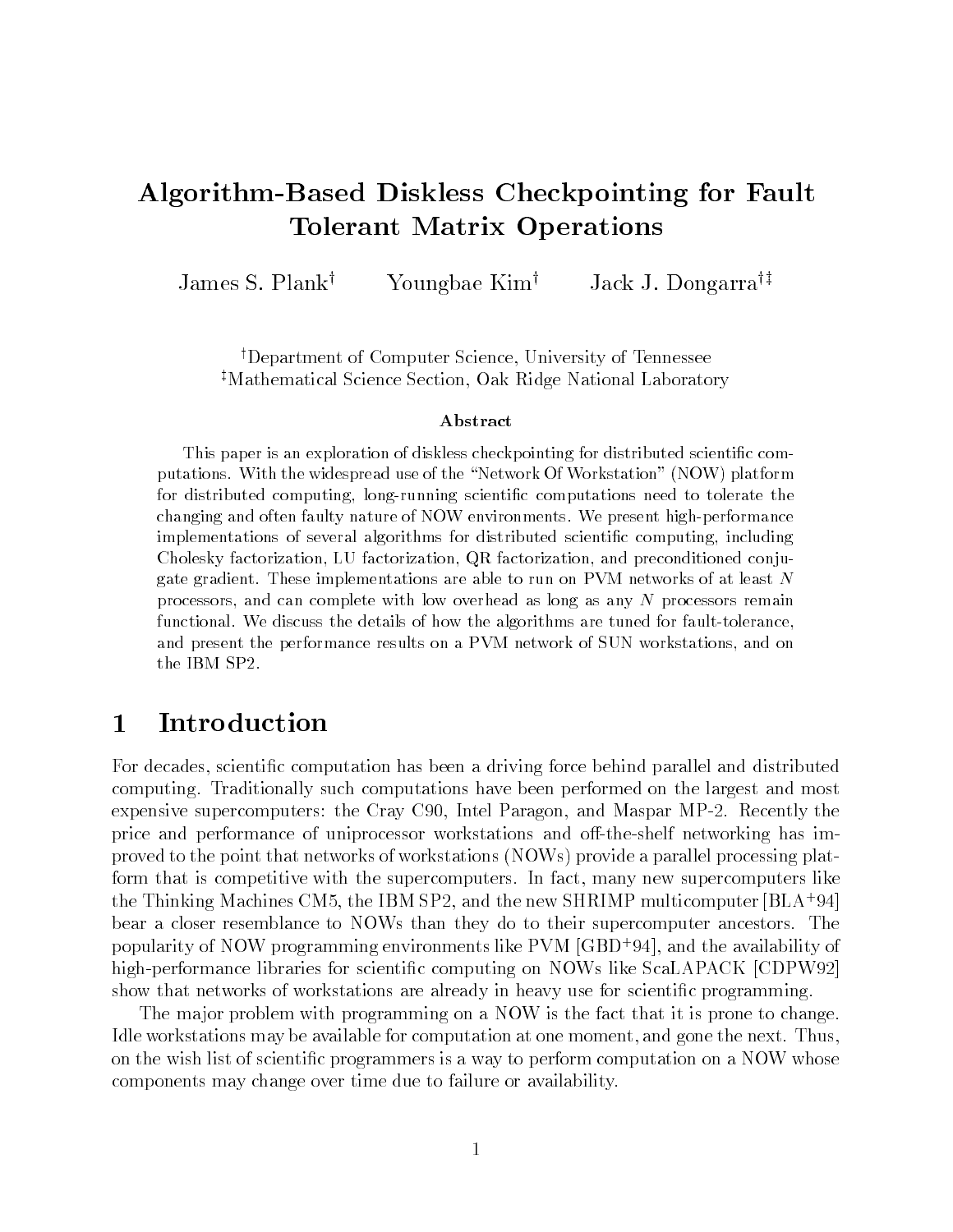This paper provides a solution to this problem, especially tailored to the needs of scientific programmers. The solution is based on diskless checkpointing, a means of providing faulttolerance without any dependence on disk. The end result is that as long as there are N processors available in the NOW (where  $N$  is defined by the user), and as long as processor failures come singly, the computation can progress reliably.

We describe our approach of incorporating diskless checkpointing in four subroutines from ScaLAPACK: Cholesky factorization, LU decomposition, QR factorization and Preconditioned Conjugate Gradient (PCG). It is subroutines like these that are the heart of scientic computations. We show the performance of these subroutines on two PVM networks of seventeen workstations in the absence of failures, and in the face of single processor failures.

The importance of this work is that it demonstrates a novel technique of executing highperformance scientic computations on a changing pool of resources.

#### Supercomputers vs. NOWs  $\bf{2}$

The two main differences between supercomputers and NOWs are non-uniformity and transience. These mandate a different approach to fault tolerance on each platform. This is important because fault-tolerance on supercomputers is essentially a solved problem. In this section, we outline the differences between supercomputers and NOWs and their impact on fault-tolerance.

A supercomputer is a single computing resource. Each processor in a supercomputer is of the same type, and each runs a special operating system so that every node is a uniform part of the whole. A supercomputer is usually allocated exclusively for a single user, or, if it can be partitioned, then each partition is allocated exclusively. The file system is often implemented using special disks and processors at the periphery of the supercomputer so that files are uniformly available, regardless of which partition is being used. If one processor or part of the network fails, the whole computational platform is rendered useless until the faulty part is fixed.

For this reason, fault-tolerance in supercomputers is straightforward. Consistent checkpointing can be used to save the state of a parallel program. In consistent checkpointing, all processors cooperate to take a global checkpoint. This checkpoint is composed of uniprocessor checkpoints for every processor in the system, and a log of messages that are in transit during checkpointing. Many algorithms exist for taking consistent checkpoints [CL85, KT87, LNP92] and implementations have shown that the simplest of these, a two-phase commit called "Sync-and-stop" yields performance on par with the most complex [PL94b]. Checkpointing performance is dependent on the size of the individual checkpoints, the speed of the file system, and the amount of physical memory available for buffering [EJZ92, PL94b]. These conclusions are not likely to change as new supercomputers are released unless the model of exclusive node partitioning and wholesale partition failures is changed.

In contrast, a NOW is a distributed resource that is highly shared. Processors can be of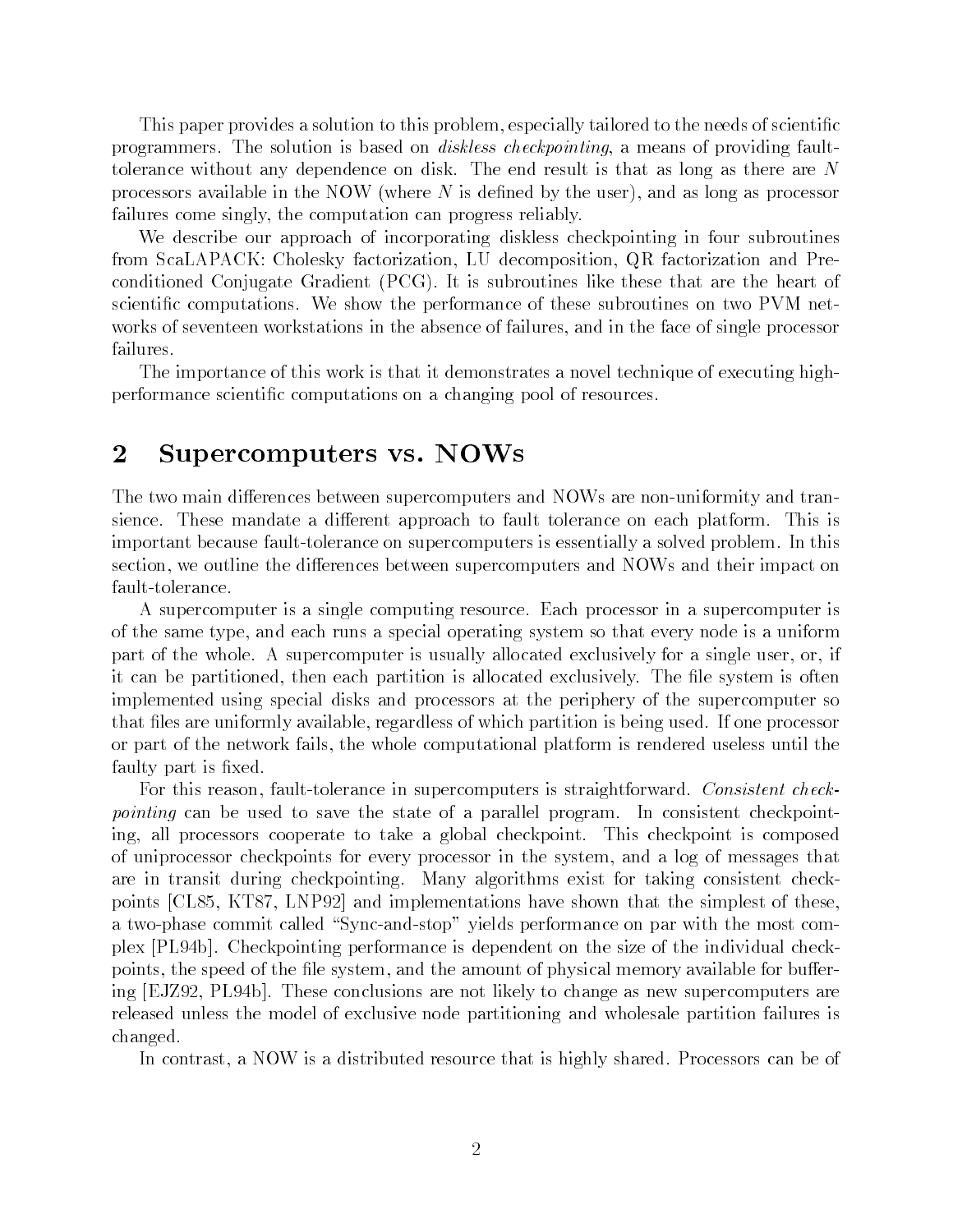dierent architectures, and are usually running a time-sharing operating system like Unix1 . As such, the processors are never allocated exclusively, and more often than not are running numerous user-level processes, most of which are very short-lived or I/O bound (such as editors, shells window systems, etc). Thus, the processors have the capacity to execute CPU-bound programs, but in a less tightly-controlled manner than in supercomputers.

Each processor generally has its own local disk and access to other disks via a network file system like NFS. However, file availability and access speed varies from processor to processor. If processors are in different domains, then they may share no files; this requires binary and data files to be replicated across domains. In short, the consistent view to files provided by supercomputer le systems is lost.

Programs for NOWs are generally written using some NOW programming environment that provides process control, message passing, etc. The fault-tolerance of the program depends on the failure model of the programming environment. In early NOW programming environments, the user had to configure a "virtual machine" before running his or her program. Once the collection of processors comprising the machine was selected, processors could not be added or deleted, and individual processor failures rendered the entire system useless, as in a supercomputer. In recent NOW programming environments, like PVM version 3 [GBD+94] and Isis [BM89], the "virtual machine" can tolerate change. Processors can be added to or removed from the collection and failures are tolerated.

In such systems, consistent checkpointing is overkill. If one processor fails, the whole collection of processors must restart themselves from disk. Moreover, if the failed processor cannot be brought back online, then its checkpoint file will be unavailable unless it has been saved on a central file server which will then be a source of contention during checkpointing [LFS93]. Instead of consistent checkpointing, a more relaxed model of checkpointing is needed — one that is tailored to the dynamic nature of NOWs. We describe such a model in the next section.

### A Model for Scientific Programs that Live on a 3 NOW

Ideally, a scientic program executing on a NOW should be able to \live" on whatever pool of processors is currently available to that NOW. Processors should be able to leave the NOW whenever they fail or become too heavily loaded, and they should be able to join the NOW when they become functional and idle. We describe a model of scientic computation that approaches this ideal.

We are running a high-performance scientific program, like electromagnetic scattering or atomic structure calculation. The bulk of the work in such programs is composed of well known subproblems: solving partial differential equations and linear systems. These subproblems are typically solved using high-performance libraries, such as ScaLAPACK [CDPW92], which are designed to get maximum performance out of the computing platform. An important performance consideration is domain decomposition, which is how the problem is partitioned among the available processors to achieve optimal locality for minimizing cache

<sup>&</sup>lt;sup>1</sup>Unix is a trademark of Unix Systems Laboratories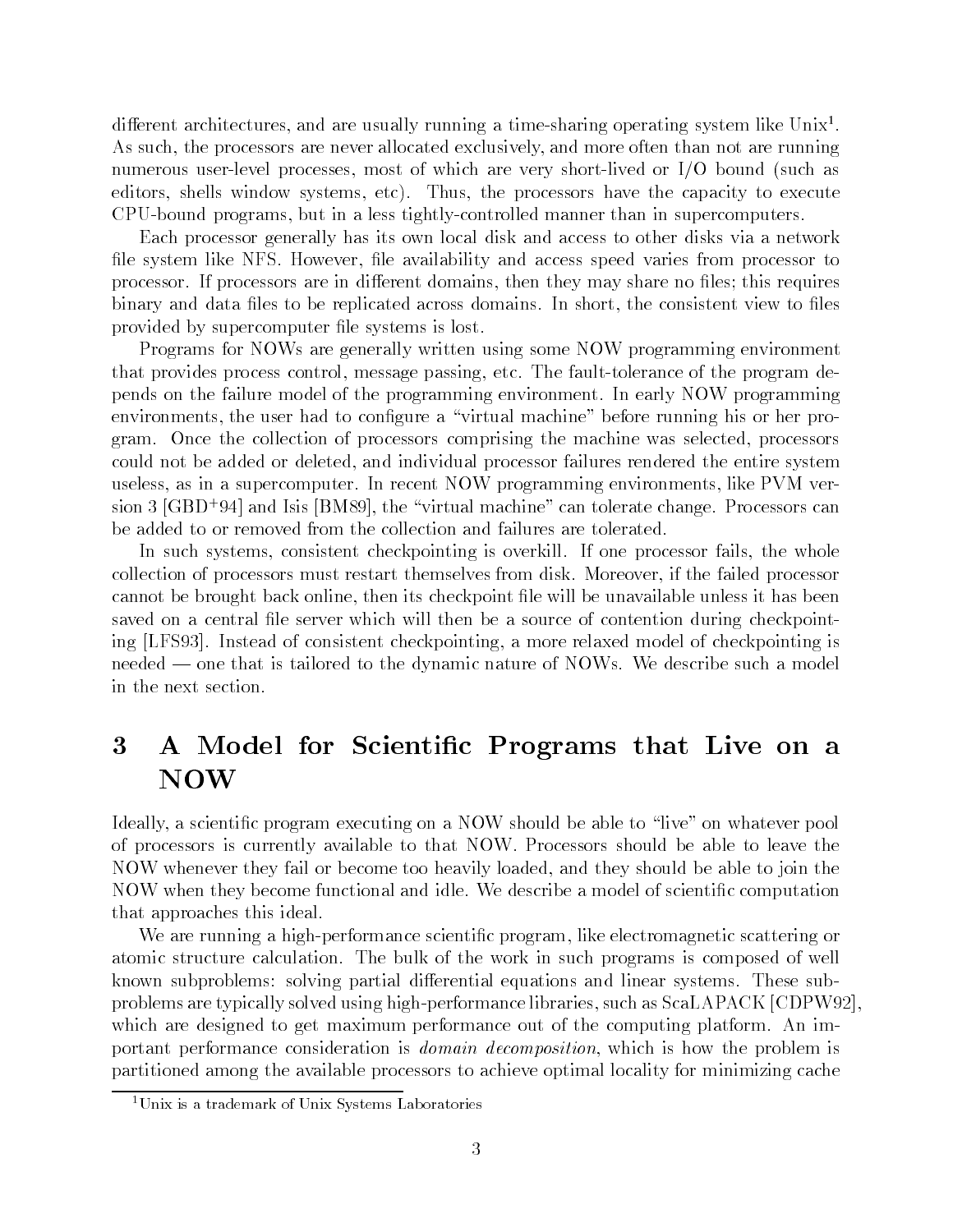misses, and to minimize the effects of message transmission. To perform domain decomposition properly, the number of processors is usually fixed at some  $N$ , often a perfect square or power of two.

To retain high-performance, we assume that the program is optimized to run on exactly N processors. Our computing platform is assumed to be a NOW, which can contain any number of processors at any one time. Our model of computation for fault-tolerance is as follows.

Whenever the NOW contains at least N processors, the computation should be running on  $N$  of the processors. Whenever the NOW contains fewer than  $N$  processors, the computation is *swapped off* the NOW. This can be done by some sort of consistent checkpointing scheme that saves a global checkpoint to a central file server at very coarse intervals (for example once every hour). Such checkpointing schemes are straightforward and have been discussed and implemented elsewhere [KT87, EJZ92, LFS93, EZ94, PL94b].

Whenever the NOW contains *more than* N processors, then the computation should be running in such a manner that if any processor that is running the computation drops out of the NOW, due to failure or load, then it can be replaced *quickly* by another processor in the NOW. This is the important part of the computing model, because it means that as long as the pool of processors in the NOW numbers greater than N elements, then even if the pool itself changes, the computation should be progressing *efficiently*, while still maintaining fault-tolerance to wholesale failures.

### 4 The Checkpointing Algorithm

The algorithm is based on *diskless checkpointing* [PL94a]. If the program is executing on N processors, then there is a  $N + 1$ -st processor called the *parity processor*. At all points in time, a consistent checkpoint is held in the N processors in memory. Moreover, the bitwise exclusive-or  $\oplus$  of the N checkpoints is held in the parity processor. This is called the parity checkpoint. If any processor fails, then its state can be reconstructed on the parity processor as the exclusive-or of the parity checkpoint and the remaining  $N-1$  processors' checkpoints.

Diskless checkpointing has been shown to be effective at providing fault-tolerance for single processor failures as long as there is enough memory to hold single checkpoints in memory. To reduce the memory requirements, incremental checkpointing can be used, and compression can be helpful in reducing the load on network bandwidth [PL94a].

To make checkpointing as efficient as possible, we implement algorithm-based checkpointing. In other words, rather than implement checkpointing transparently as in Fail-Safe PVM [LFS93], we hard-wire it into the program. This is beneficial for several reasons. First, the checkpointing can be placed at synchronization points in the program, which means that checkpoint consistency is not a worry. Second, the checkpointed state can be minimized because the checkpointer knows exactly what to save and how to reconstruct state. This is as opposed to a transparent checkpointer that must save all program state because it knows nothing about the program. Third, with transparent checkpointing, checkpoints are binary memory dumps, which rules out a heterogeneous recovery. With algorithm-based checkpointing, the recovery routines can plan for recovery by a different processor. In short, algorithm-based checkpointing is good because it enables the checkpointing to be as efficient as possible [LMJ93]. Its ma jor drawback is that it requires the programmer to worry about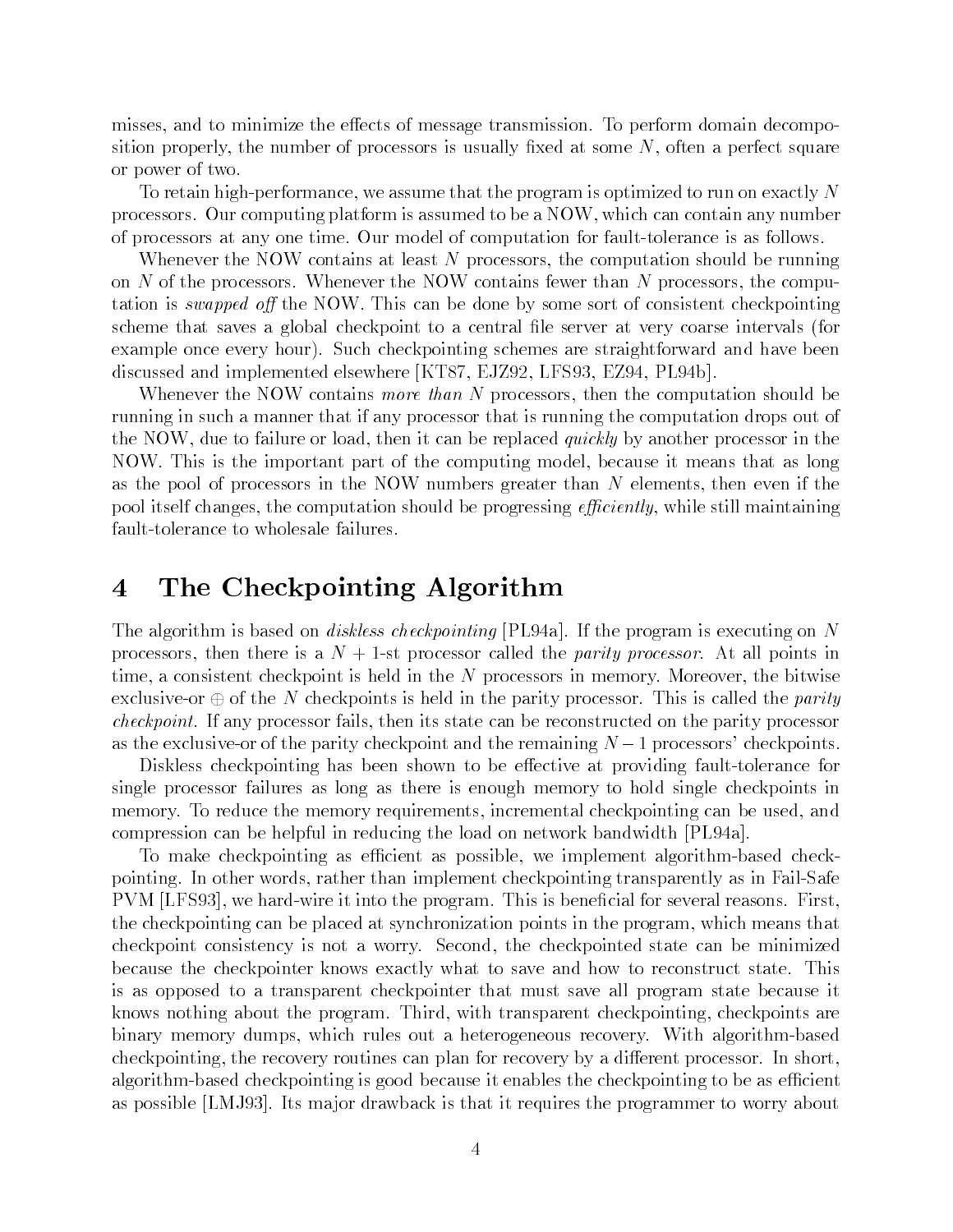and program for fault-tolerance. However, if the algorithms being checkpointed can be put into frequently-used library calls, then the extra work is justiable [SVS94].

### 5 Checkpointing High-Performance Distributed Ma- $\overline{5}$ trix Operations

We focus on two classes of matrix operations: direct, dense factorizations and an iterative equation solver. The matrix factorizations (Cholesky, LU and QR) are operations for solving systems of simultaneous linear equations and nding least squares solutions of linear systems. The iterative equation solver called Preconditioned Conjugate Gradient (PCG) is used to solve sparse systems of linear equations [Bar94]. All have been implemented in LAPACK [ABB<sup>+</sup> 92] and ScaLAPACK [CDPW92], which are public-domain libraries providing high-performance implementations of linear algebra operations for uniprocessors and all kinds of parallel processing platforms.

We have implemented fault-tolerant versions of Cholesky, LU, QR, and PCG in ScaLA-PACK. In the sections that follow, we provide an overview of how each operation works, and how we make it fault-tolerant. Further details on the ScaLAPACK implementations may be found in [GV89], [DDSv91], and [CDPW92].



#### 5.1Cholesky Factorization

Figure 1: Data distribution of a matrix with 6 - 6 blocks over a 2 - 2 mesh of processors

Of the three factorizations implemented here, Cholesky is the simplest, and thus we describe it first. In Cholesky factorization, a dense, symmetric, positive definite matrix  $A$  is factored into two matrices L and L<sup>+</sup> (i.e.  $A \equiv LL^*$  ) such that L is lower triangular. The algorithm for performing Cholesky factorization in ScaLAPACK is called \top-looking", and works as follows.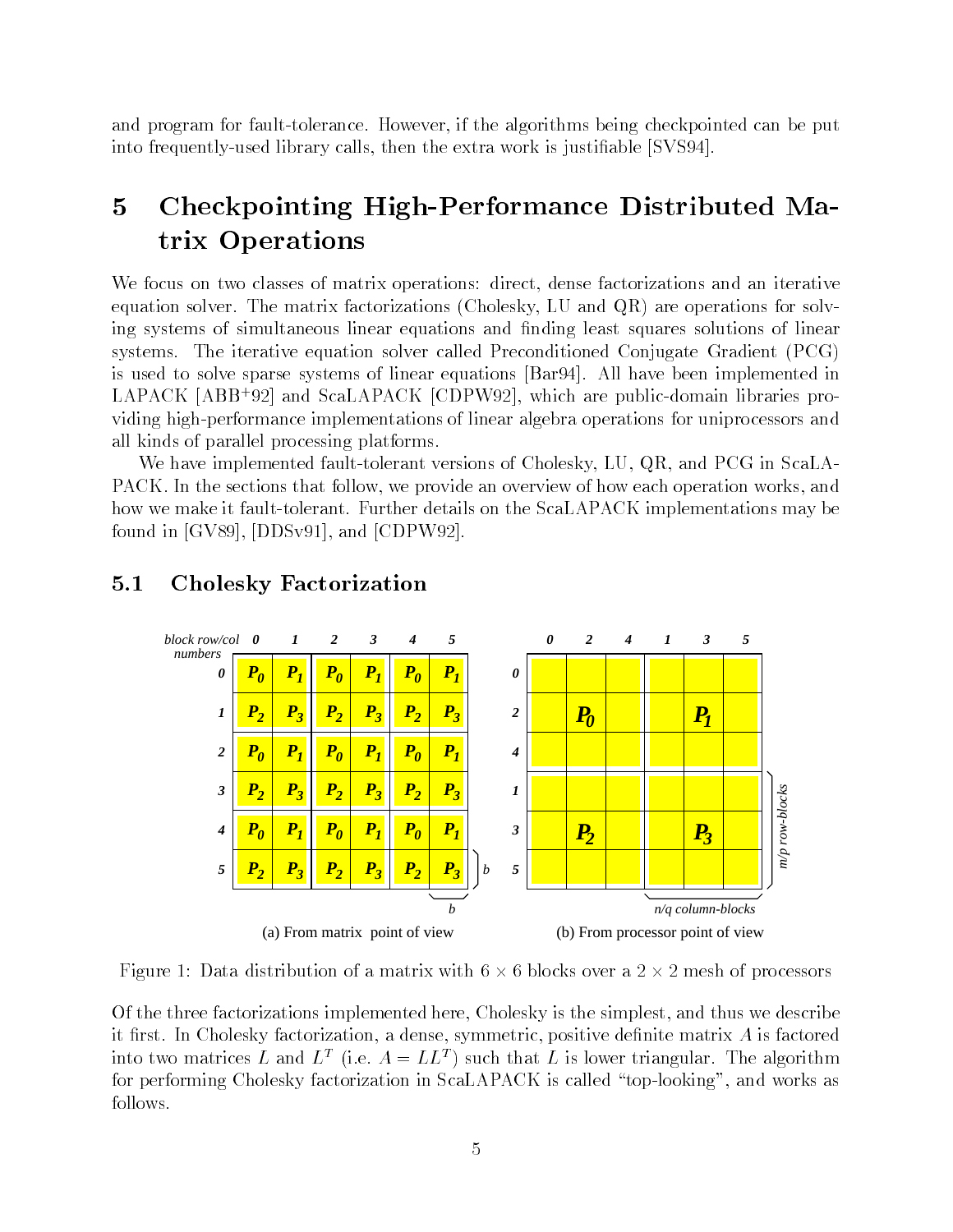First, the matrix A is partitioned into square "blocks" of a user-specified block size  $b$ . Then A is distributed and  $\sim$  the processors PM through PN1, logically reconsidered and  $\sim$ p - q mesh, as in Figure 1. For obvious reasons, a row of blocks is called a \row-block" and a column of blocks is called a "column-block." If there are N processors, and A is an m - n matrix, then each processor holds m=p row-blocks and n=q column-blocks, where it is assumed that  $p$  and  $q$  divide  $m$  and  $n$ , respectively.

The factorization of A is performed in place. In other words, the matrix A is given as input to the factoring subroutine, and when the subroutine is finished,  $A$  has been replaced by  $L$  in its lower triangular half, and  $L$  – in its upper triangular half.



Blocks to be updated at step i Blocks to be referenced at step i

Figure 2: A snapshot of step  $i$  for Cholesky Factorization

The factorization is performed in steps, one for each column-block of the matrix. At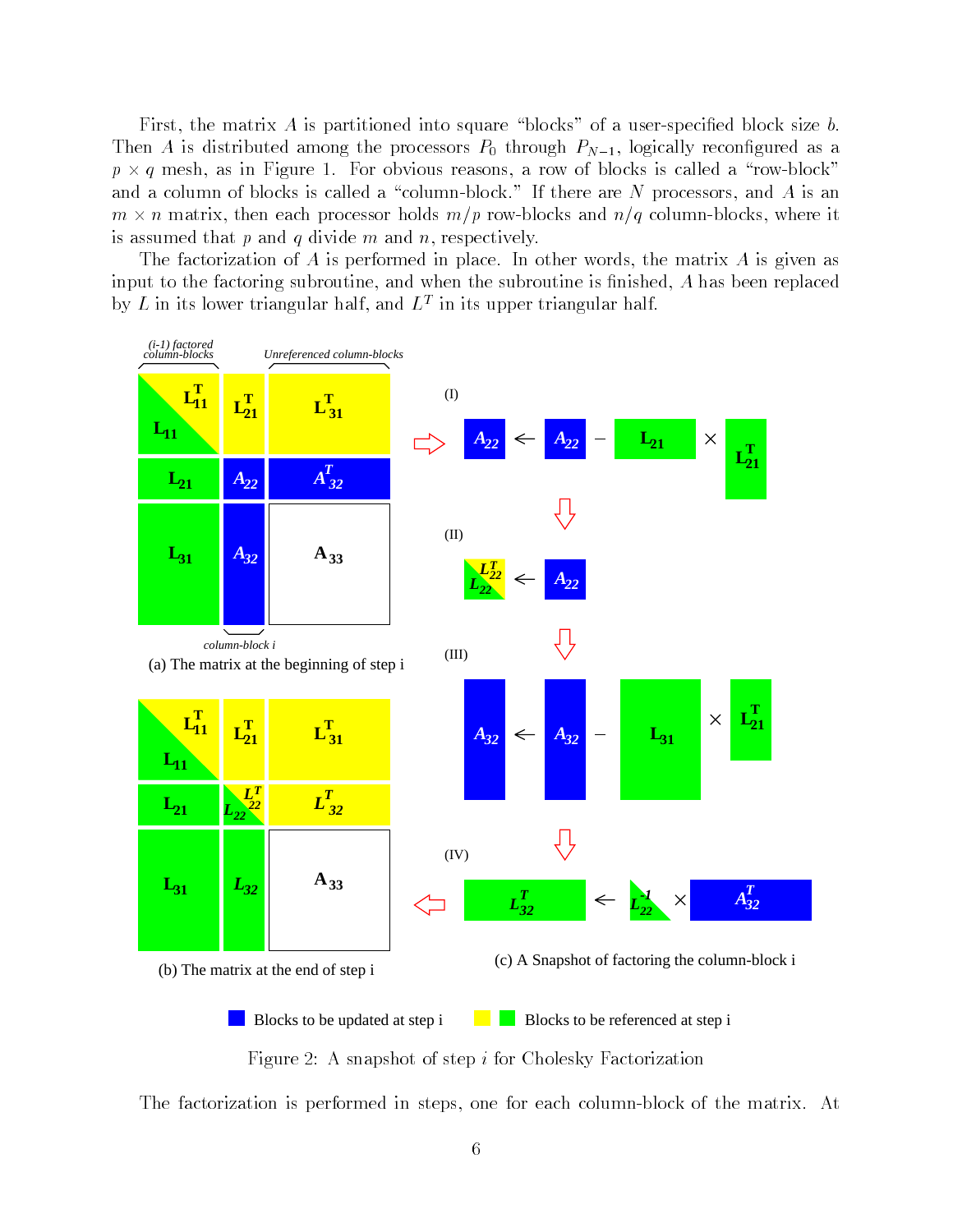the beginning of step i, the leftmost  $i-1$  column-blocks are assumed to be factored, and the remaining column-blocks are unchanged. In step i, the i-th column-block gets factored. Thus, each step looks as in Figure 2. Inherent in this picture is the communication  $-$  for example, to perform  $A_{22} \leftarrow A_{22} - L_{21} \times L_{21}^2$ , an the involved blocks must be sent to the processor holding  $A_{22}$ . Note also that Figure 2 is also a logical representation of the system. Since A is symmetric, only half of the matrix needs to be stored.

The key fact to notice from Figure 2 is that at step  $i$ , only  $A_{22}$ ,  $A_{32}$ , and  $A_{32}$  get modified. The rest of the blocks in the factorization remain the same. Since  $A_{32}$  is not stored by the system, this means that only column-block  $i$  is modified during step  $i$ .

To make the Cholesky factorization fault-tolerant, we first allocate a processor  $P_N$ . For each panel of N blocks in the matrix, there is one block in  $P_N$  containing the bitwise exclusiveor of each block in the panel. This is depicted in Figure 3 for the example system of Figure 1.



Figure 3: Partitioning the matrix for checkpointing

Moreover, each processor  $P_j$  (including  $P_N$ ) allocates room for an extra column-block called  $CB<sub>j</sub>$ . Now, the algorithm for performing fault-tolerant Cholesky Factorization is as follows:

- Initialize the global state of the system (including  $P_N$ ).
- For each step  $i$ :
	- $=$  Let  $P_j$  be a processor with blocks in column-block i.  $P_j$  copies these blocks to  $\cup D_j$ .
	- ${\cal}$   ${\cal}$   ${\cal}$   ${\cal}$   ${\cal}$  also copies its blocks corresponding to blocks in column-block  ${\cal}i$  to  ${\cal}$   ${\cal}$   ${\cal}$  ${\cal}$  ${\cal}$  ${\cal}$  ${\cal}$ ,
	- $-$  1 He processors perform step  $i$ .
	- $=$  The processors  $P_j$  (0  $\leq$  )  $\leq N$ ) cooperate with  $P_N$  to update the exclusive-or for newly-modied blocks in column-block i.
	- ${\bf -}$  -rife processors synchronize, and go to the next iteration.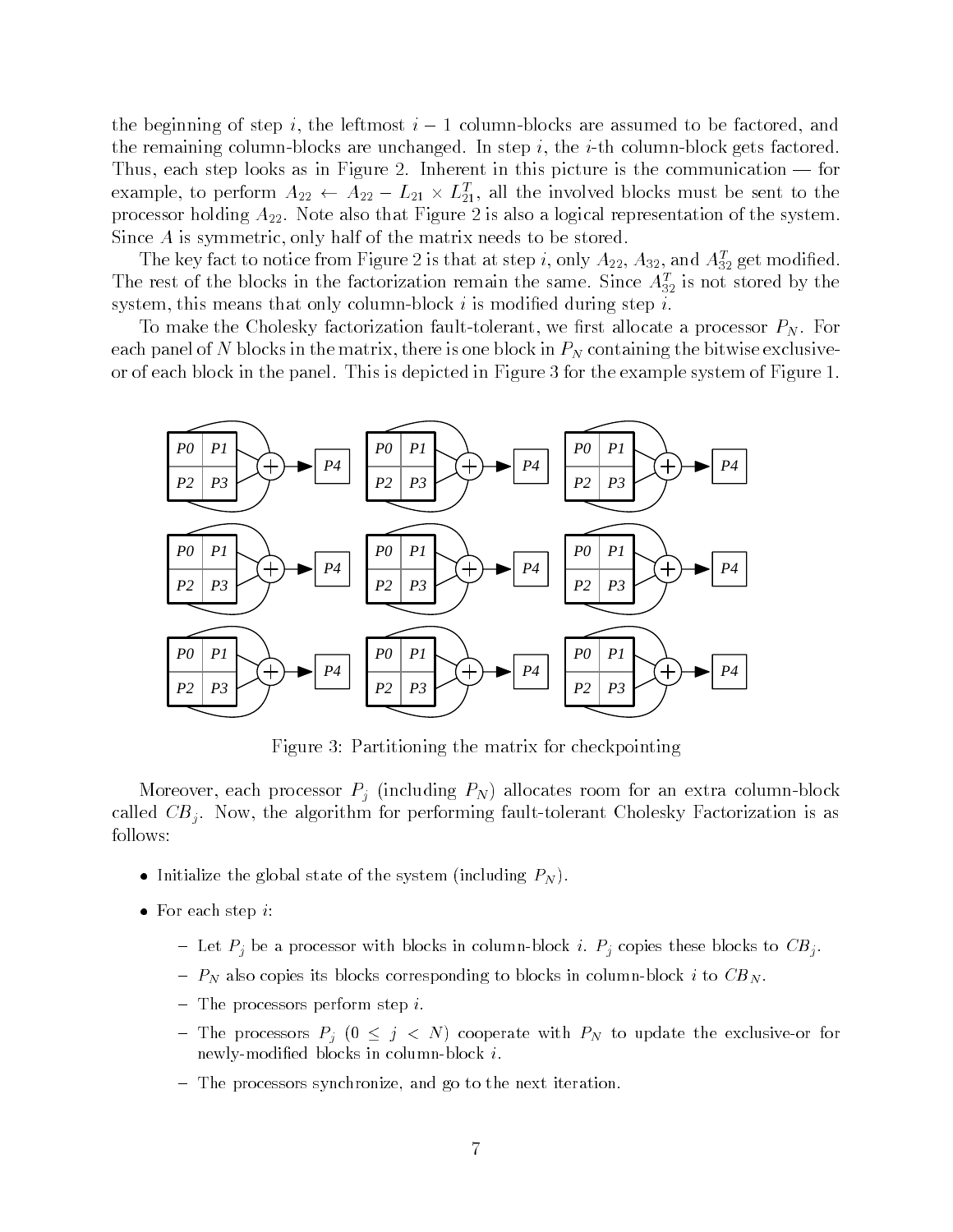

Figure 4: A snapshot of step  $i$  for LU Factorization

Thus, at the beginning of each step, the processors hold the state of the factorization as depicted in Figure 3. If any one processor  $P_i$  fails, then it can be replaced by  $P_N$ , or by a new processor. This new processor calculates  $P_j$ 's state from the bitwise exclusive-or of the remaining processors. Obviously,  $P_N$  can be replaced in a similar manner.

If any one processor  $P_i$  fails in the middle of a step, then the remaining processors can roll back to the beginning of the step by copying CB back to column-block i. Then  $P_j$  can be recovered as described in the preceding paragraph.

It is assumed here that failure detection is provided by the computing platform.

#### 5.2LU Factorization

In LU factorization, a dense matrix  $\vec{A}$  is factored using a sequence of elementary eliminations with pivoting such that  $\rho A = LU$ , where L is a lower triangular matrix with 1's on the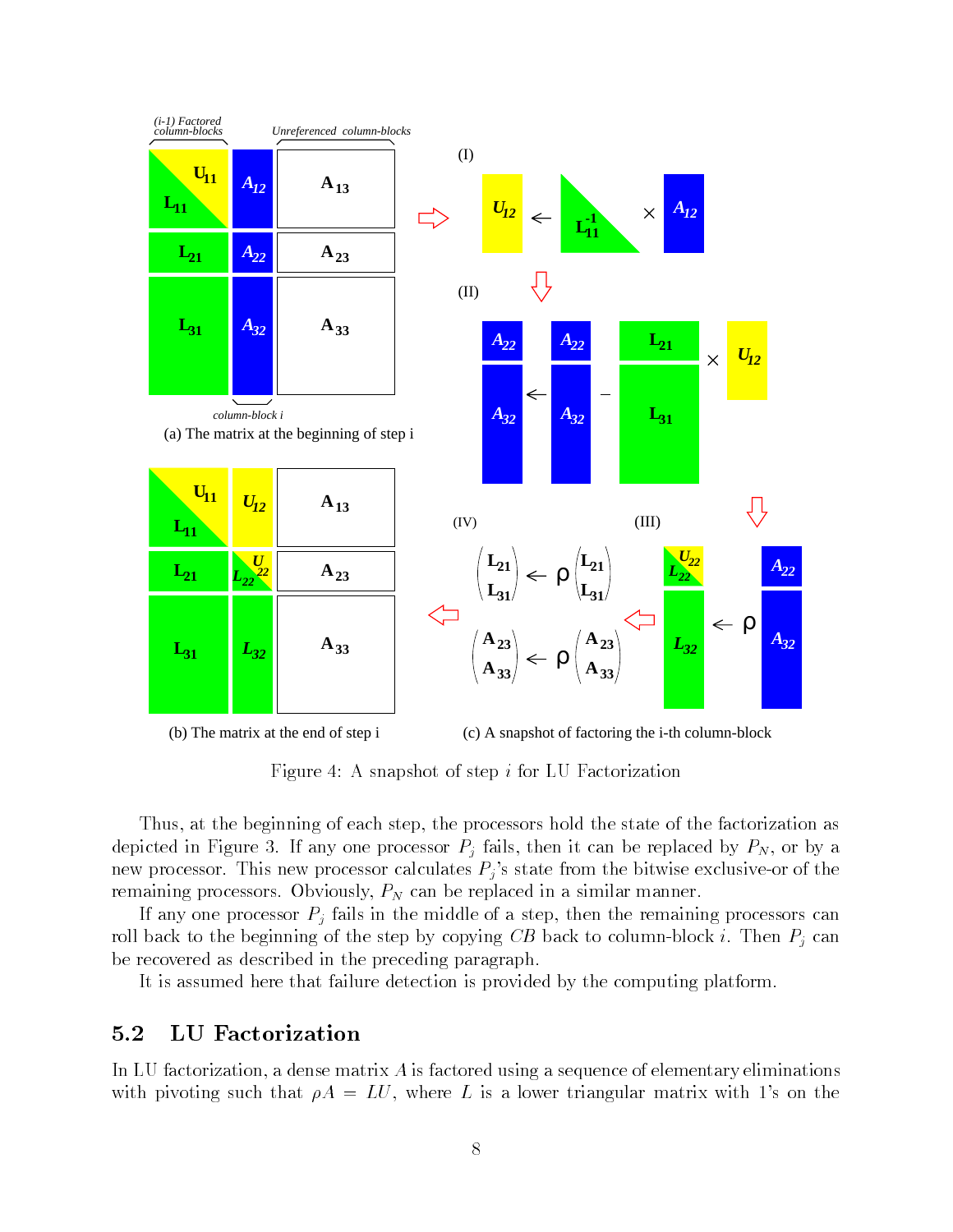diagonal, U is an upper triangular matrix, and  $\rho$  is a permutation matrix.  $\rho$  is necessary for numerical stability  $-$  i.e. permuting rows of A to minimize the growth of roundoff error during the elimination. LU factorization involves a general non-symmetric matrix; and thus is computationally more complex than Cholesky factorization.

There are many different algorithm variants for implementing LU factorization on parallel machines. (See  $[DDSv91]$  for details.) These variants can be viewed as differing in which regions of data are being accessed and computed during each step. Below, we describe the "left-looking" variant and how it is checkpointed.

Like Cholesky factorization, LU factorization is performed in place, replacing A with L and U. Moreover, there is a permutation matrix  $\rho$  which is included as output to the subroutine. Since a permutation matrix is simply the identity matrix  $I$  with rows permuted. it may be represented by a one dimensional array, where the  $i^\alpha$  entry contains the index of the non-zero element in row i of  $\rho$ . Like A,  $\rho$  is distributed among the processors. Each processor  $P_j$  contains its portion of  $\rho$  in  $\rho_j$ .

As before, the matrix is partitioned into blocks and distributed among the processors and the factorization proceeds in steps, one for each column-block in A. In step i, the  $i$ th column-block is factored into its L and U components, and  $\rho$  is updated to reflect the pivoting. Each step looks as in Figure 4.

The key fact from Figure 4 is that at each step, only column-block  $i$  and the permutation matrix  $\rho$ , represented as a linear array, are modified. Therefore, the fault-tolerant version of LU factorization is much like that of Cholesky factorization, except there is this additional array  $\rho$  that must be checkpointed. To be specific,  $P_N$  starts as in Cholesky factorization, with blocks containing the exclusive-or of panels of blocks of A. Moreover,  $P_N$  has some memory  $\rho_N$ , which contains the bitwise exclusive-or of each  $\rho_j$ . Each processor  $P_j$  (including  $F_N$ ) allocates room for an extra column-block,  $CD_i$ , and for a cache of  $\rho_i$  called  $\rho_i$ . Now, je poznata u predstavanje postavanje postavanje postavanje postavanje postavanje postavanje postavanje postava the algorithm for performing fault-tolerant LU Factorization is as follows:

- Initialize the global state of the system (including  $P_N$ ).
- For each step  $i$ :
	- $=$  Let  $P_j$  be a processor with blocks in column-block i.  $P_j$  copies these blocks to  $\cup D_j$ .
	- $=$  1  $N$  copies its blocks corresponding to blocks in column-block *i* to  $CDN$ .
	- $=$  All  $P_j$  ( $0 \leq j \leq N$ ) copy  $\rho_j$  to  $\rho_j$ .
	- $-$  1 He processors perform step  $i$ .
	- $=$  The processors  $P_j$  (0  $\leq$  )  $\leq N$ ) cooperate with  $P_N$  to update the exclusive-or for newly-modified blocks in column-block i, and for the newly modified  $\rho$ .
	- ${\bf -}$  -rife processors synchronize, and go to the next iteration.

The fault-tolerant operation of the LU factorization is much like the fault-tolerant operation of Cholesky factorization. The only difference is that  $\rho$  must be copied and restored along with column-block i.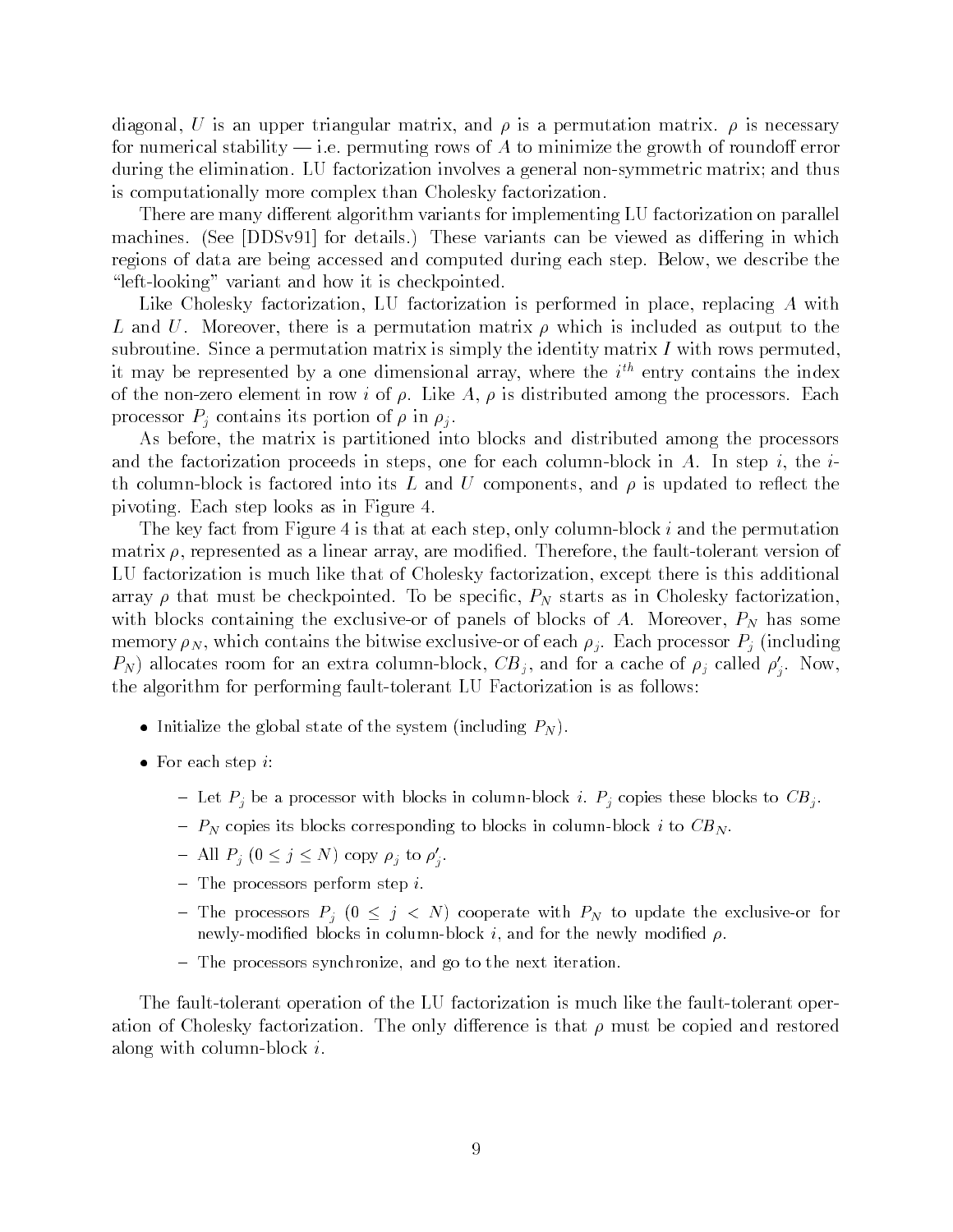#### 5.3QR Factorization

In QR factorization a real m - n matrix A is factored such that

$$
A\enskip = \enskip Q\left(\begin{array}{c}R\\0\end{array}\right),
$$

where  $\gamma$  is an in an indicated matrix and  $\gamma$  and  $\gamma$  and  $\gamma$  are  $\gamma$  and  $\gamma$  and  $\gamma$  and  $\gamma$ the ScaLAPACK implementation of the QR factorization, the matrix  $Q$  is not generated explicitly since it would require too much extra memory. Instead, Q can be applied or manipulated through the identity  $Q = I - V I V^{\top}$ , where V is a lower triangular matrix of "Householder" vectors, and  $T$  is an upper triangular matrix constructed from information in  $V$ . In the ScaLAPACK implementation, when the factorization is complete, the matrix A is transformed into V, T and R, where V is in the lower triangle of the two-dimensional array used to hold the original matrix  $A, R$  is in the upper triangle of the array used to hold the original matrix A, and T is stored in a one-dimensional array.

Complete details of the implementation of this algorithm are described in [GV89, DDSv91]. A high-level picture is provided in Figure 5.

It should be clear from Figure 5 that only column-block i of matrix A is changed during factoring step i. Therefore, the fault-tolerant version of QR works exactly like the faulttolerant version of Cholesky — each processor  $P_j$  allocates an extra column-block  $CB_j$  to hold the initial value of column-block i during step i, so that the computation can be rolled back to the beginning of step  $i$  if there is a failure.

#### 5.4Iterative equation solver (PCG)

Iterative equation solvers are used for the following problem: Given a large sparse matrix A and a vector b, find the vector x such that  $Ax = b$ . Iterative equation solvers work by providing an initial approximation to  $x$ , and then iteratively refining this approximation until  $Ax = b$  to within some error tolerance. Unfortunately, no single iterative method is robust enought to solve all sparse linear systems accurately and efficiently. Therefore, we limit our scope to one such method, known as "Preconditioned Conjugate Gradient" (PCG).

If A is positive definite symmetric, then PCG can be used to solve the system  $Ax = b$ by projecting  $A$  onto a "Krylov subspace" and then solving the system in this subspace. The details of the algorithm are beyond the scope of this paper [GV89, DDSv91, Bar94]. However its mechanics as they impact fault-tolerance are simple. First, the sparse matrix A is represented in a dense form, and is then distributed along with b among the processors  $P_0$ through  $P_{N-1}$ . After this point, A and b are not altered.

Now, the vectors p0, r0, w0 and 0 are calculated from <sup>A</sup> and b. These intermediate vectors are used to calculate the vector  $x_0$ , which is the first approximation to x. The algorithm then iterates as follows: The values of A, B,  $x_{i-1}$ ,  $p_{i-1}$ ,  $r_{i-1}$ ,  $w_{i-1}$  and  $\xi_{i-1}$  are used to calculate  $p_i, r_i, w_i$  and  $\xi_i$ . These are then used to calculate  $x_i$ , the *i*-th approximation to x. The iterations continue until  $Ax_i = b$  to within a given error tolerance.

Adding fault-tolerance to the PCG algorithm is straightforward. First, the processors distribute A, b, and allocate memory for  $x_i$ ,  $p_i$ ,  $r_i$ ,  $w_i$ , and  $\xi_i$ . The extra processor  $P_N$  is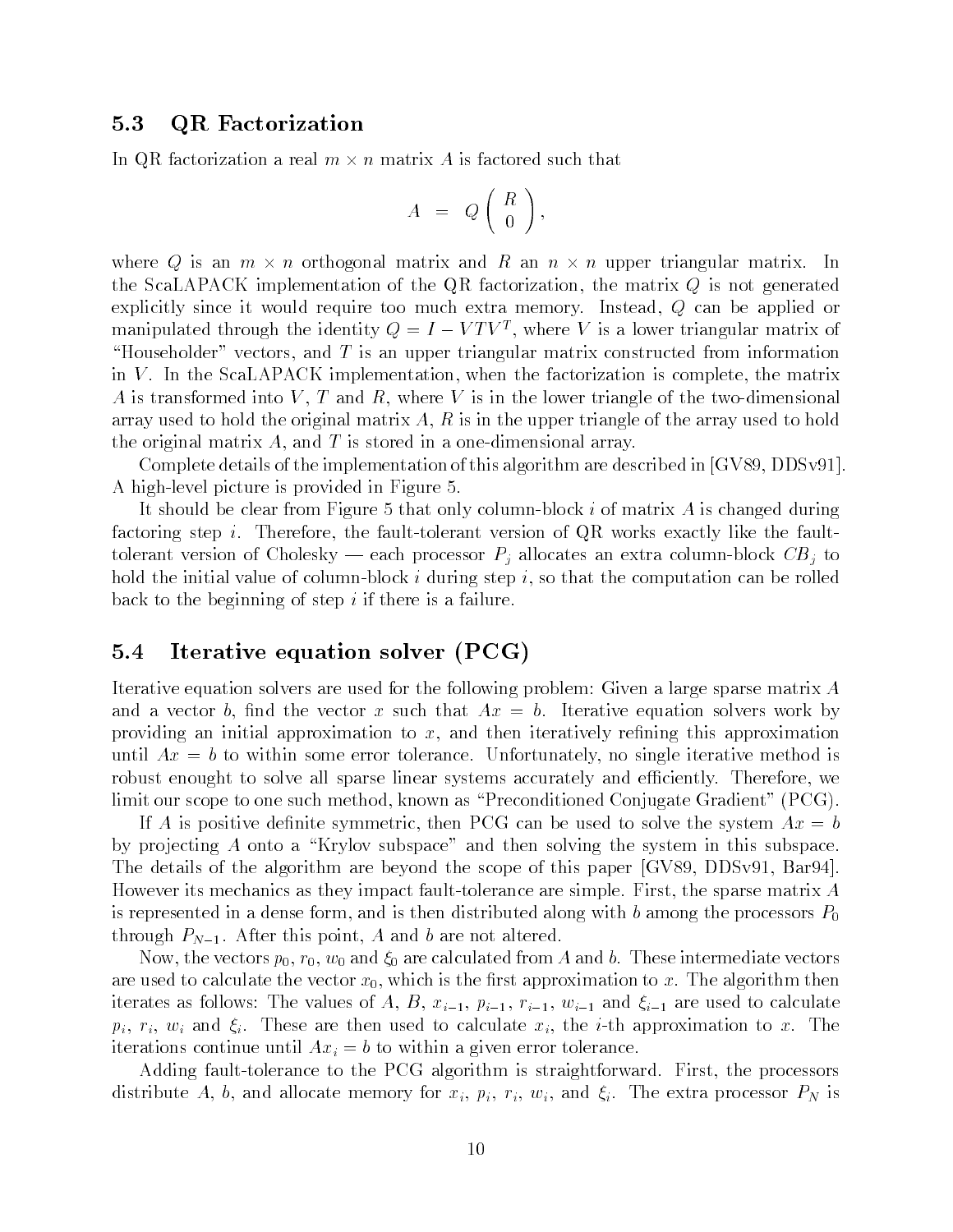

Figure 5: A snapshot of step  $i$  for QR Factorization

initialized to contain the bitwise exclusive-or of all these variables. Now, each processor (including  $P_N$ ) must include extra vectors for each of x, p, r, w and  $\xi$ . These extra vectors are maintained like CB in the factorization examples. They hold the values of  $x_{i-1}$ ,  $p_{i-1}$ ,  $r_{i-1}$ ,  $w_{i-1}$  and  $\xi_{i-1}$  during step i so that the step can be rolled back following a failure.

Note that in PCG, we can checkpoint every k steps, by copying  $x_i$ ,  $p_i$ ,  $r_i$ ,  $w_i$  and  $\xi_i$  to the extra vectors and computing the bitwise exclusive-or of x, p, r, w and  $\xi$  only when i is a multiple of  $k$ . The result is that processors may roll back up to  $k$  steps upon a failure. However, since checkpoints are only taken every  $k$  steps, the overhead of checkpointing will be reduced by a factor of  $k$ .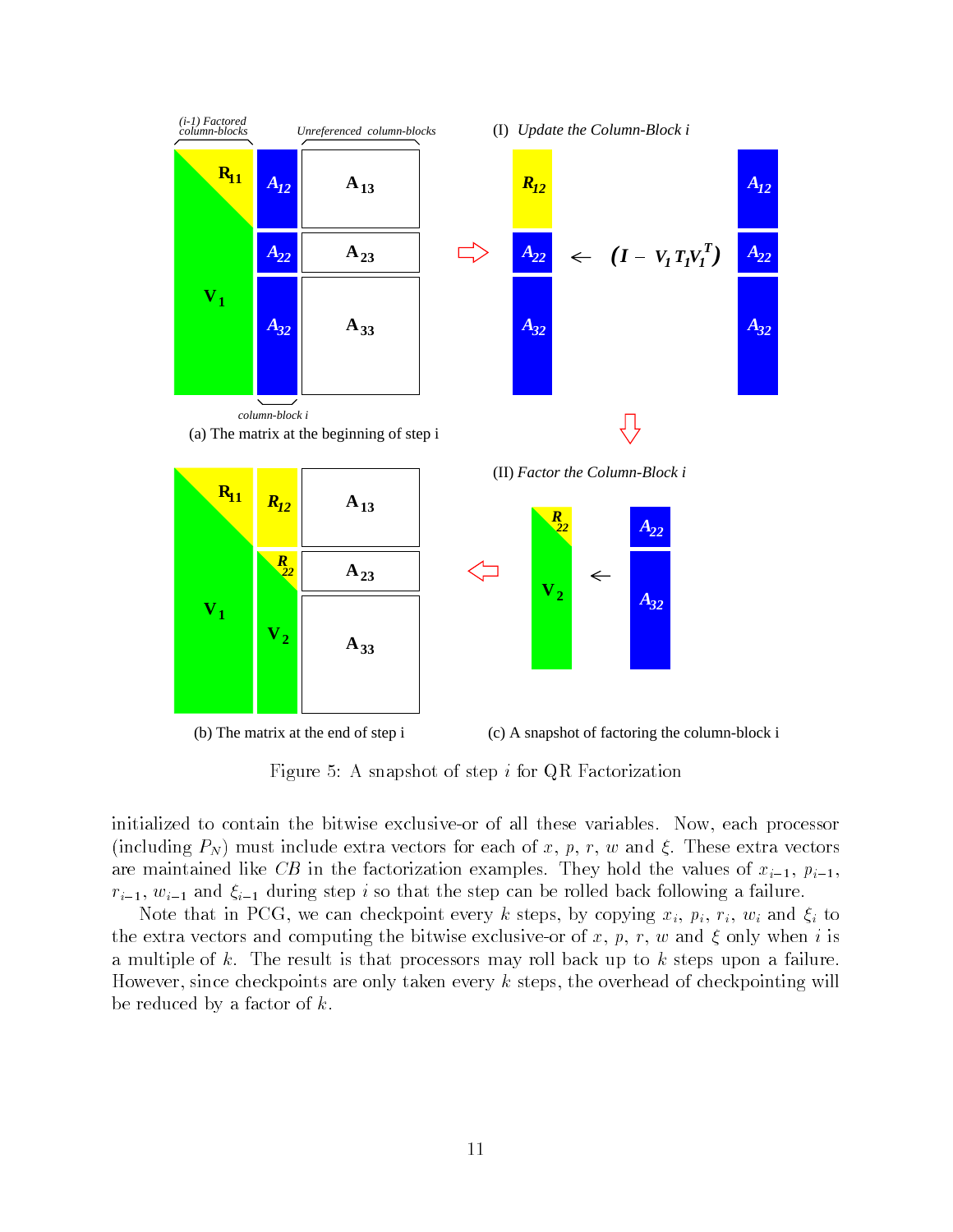|                  | Network of Sparc-2's: |         |          |                            |         |                        |          |         |       |  |
|------------------|-----------------------|---------|----------|----------------------------|---------|------------------------|----------|---------|-------|--|
|                  | Matrix Size           | Running |          | With Checkpointing         |         |                        |          |         |       |  |
|                  | $_{\rm Total}$        | Time    | $#$ of   | $C_{\mathbf{k}\mathbf{p}}$ | Running | $\operatorname{Total}$ | Overhead | $Over-$ | Time  |  |
|                  | Size                  |         | $Check-$ | Interval                   | Time    | Overhead               | per ckp  | head    |       |  |
| $\boldsymbol{n}$ | MBytes)               | 'sec )  | points   | (sec)                      | 'sec )  | (sec)                  | (sec)    |         | (sec) |  |
| 1000             | 8                     | 36      | 40       | 0.9                        | 40      |                        | 0.10     | 11.1    | 9     |  |
| 2000             | 32                    | 171     | 80       | 2.1                        | 188     | 17                     | 0.21     | 9.9     | 33    |  |
| 3000             | 72                    | 453     | 120      | 3.8                        | 487     | 34                     | 0.28     | 7.5     | 72    |  |
| 4000             | 128                   | 934     | 160      | 5.8                        | 994     | 60                     | 0.38     | 6.4     | 130   |  |
| 5000             | 200                   | 1666    | 200      | 8.3                        | 1756    | 90                     | 0.45     | 5.4     | 201   |  |

| .                |                |         |         |                    |         |                        |          |       |       |  |
|------------------|----------------|---------|---------|--------------------|---------|------------------------|----------|-------|-------|--|
|                  | Matrix Size    | Running |         | With Checkpointing |         |                        |          |       |       |  |
|                  | $_{\rm Total}$ | Time    | #<br>οt | Ckp                | Running | $\operatorname{Total}$ | Overhead | Over- | Time  |  |
|                  | Size           |         | Check-  | Interval           | Time    | Overhead               | per ckp  | head  |       |  |
| $\boldsymbol{n}$ | MBvtes)        | 'sec )  | points  | (sec)              | (sec)   | (sec)                  | (sec)    |       | (sec) |  |
| 1000             |                | 4.5     | 40      | 0.1                | 6       | 1.5                    | 0.04     | 33.3  |       |  |
| 2000             | 32             | 18.0    | 80      | 0.2                | 25      | 7.0                    | 0.09     | 38.9  | 4     |  |
| 3000             | 72             | 40.8    | 120     | 0.3                | 56      | 15.2                   | 0.13     | 37.3  | 8     |  |
| 4000             | 128            | 70.9    | 160     | 0.4                | 99      | 28.1                   | 0.18     | 39.6  | 14    |  |
| 5000             | 200            | 119.6   | 200     | 0.6                | 157     | 37.4                   | 0.19     | 31.3  | 22    |  |

Table 1: Results for Cholesky Factorization on a 17 processor system.

#### 6 6 Implementation Results

We ran these programs on two computing platforms: a network of Sparc-2 workstations, and the IBM SP2 supercomputer. Both platforms support PVM [GBD+ 94].

The network of Sparc-2 workstations is a true NOW platform, consisting of 30 workstations connected via an ethernet in a terminal room. These workstations are generally allocated for undergraduate classwork, and thus are usually idle during the evening and busy executing I/O-bound and short CPU-bound jobs during the day. We ran our experiments on these machines at night when we could allocate them exclusively for our own use.

The IBM SP2 is a supercomputer that looks like a network of RS6000 processors. It supports the typical failure model of supercomputers  $-$  if one processor fails the supercomputer shuts down. However, in the absence of failures, its performance mirrors that of a high-performance NOW (i.e. a NOW with a faster network than an ethernet).

The results presented here are for a network of 17 processors, where 16 are running the program and one is calculating the parity. We ran three sets of tests for each instance of each problem. In the first there is no checkpointing. In the second, the program checkpoints, but there are no failures, and in the third, a processor failure is injected randomly to one of the processors, and the program completes with 16 processors. In the results that follow, we present only the time to perform the recovery, since there is no checkpointing after recovery.

#### 6.1Cholesky Factorization

We ran five different instances of the Cholesky Factorization, one for each of five matrix sizes. In each run, the block size was 25. The data for this experiment is in Table 1.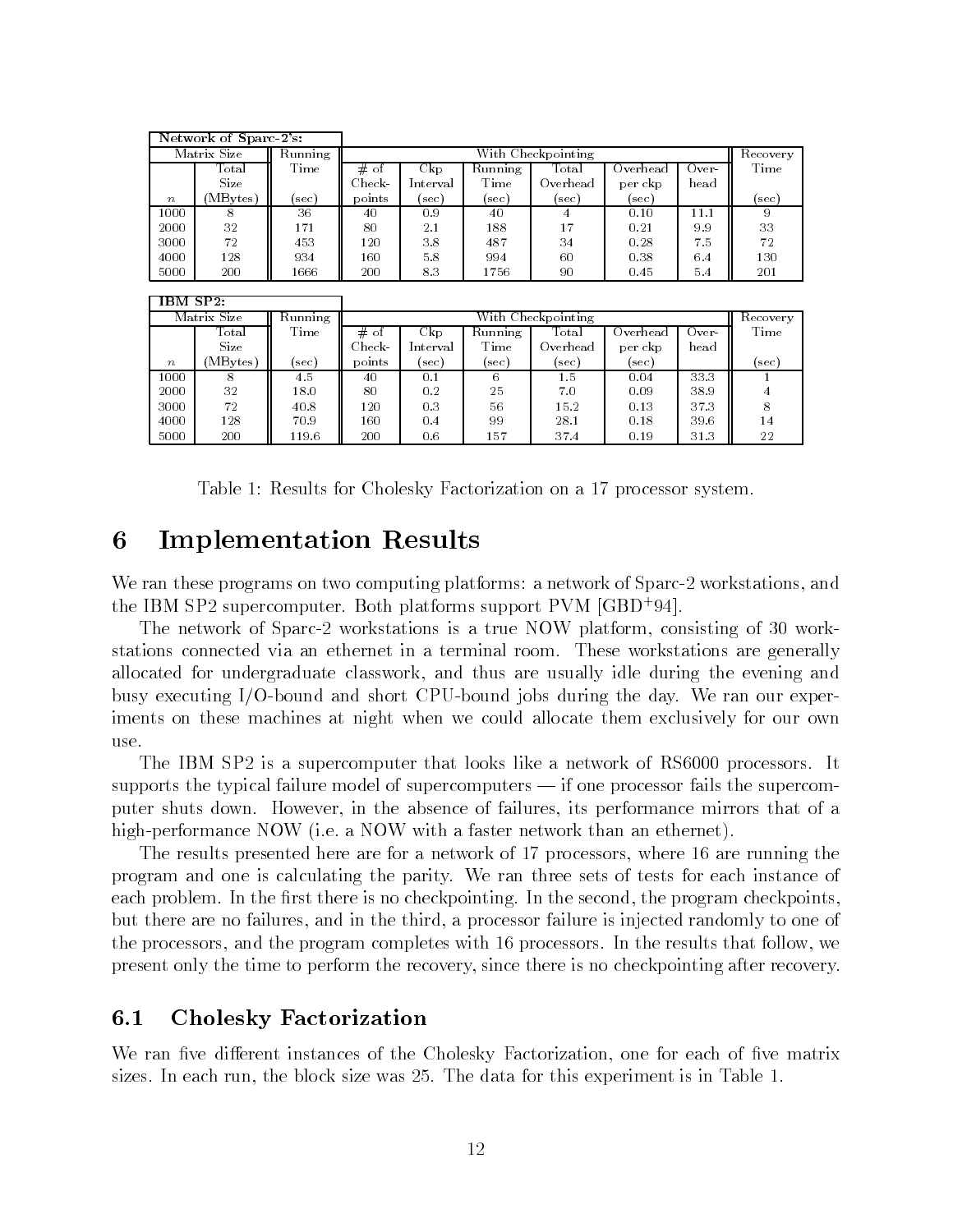|                                            | Network of Sparc-2's: |                    |          |                    |         |          |          |          |               |  |
|--------------------------------------------|-----------------------|--------------------|----------|--------------------|---------|----------|----------|----------|---------------|--|
|                                            | Matrix Size           | Running            |          | With Checkpointing |         |          |          |          |               |  |
|                                            | $_{\rm Total}$        | Time               | $#$ of   | $Ck_{p}$           | Running | Total    | Overhead | $Over-$  | Time          |  |
|                                            | Size                  |                    | $Check-$ | Interval           | Time    | Overhead | per ckp  | head     |               |  |
| $\boldsymbol{n}$                           | (MBytes)              | (sec)              | points   | (sec)              | (sec)   | (sec)    | (sec)    |          | (sec)         |  |
| 1000                                       | 8                     | 332                | 20       | 16.6               | 340     | 8        | 0.40     | 2.4      | 24            |  |
| 2000                                       | 32                    | 1085               | 40       | 27.1               | 1112    | 27       | 0.68     | 2.5      | 72            |  |
| 3000                                       | 72                    | 2295               | 60       | 38.2               | 2363    | 68       | 1.13     | 3.0      | 148           |  |
| 4000                                       | 128                   | 3992               | 80       | 49.9               | 4135    | 143      | 1.79     | 3.6      | 255           |  |
| 5000                                       | 200                   | 6672               | 100      | 66.7               | 7209    | 537      | 5.37     | 8.0      | 420           |  |
|                                            |                       |                    |          |                    |         |          |          |          |               |  |
| IBM SP2:                                   |                       |                    |          |                    |         |          |          |          |               |  |
| $\overline{\text{Running}}$<br>Matrix Size |                       | With Checkpointing |          |                    |         |          |          | Recovery |               |  |
|                                            | $_{\rm Total}$        | Time               | $#$ of   | $Ck_{p}$           | Running | Total    | Overhead | $Over-$  | Time          |  |
|                                            | Size                  |                    | Check-   | Interval           | Time    | Overhead | per ckp  | head     |               |  |
|                                            | $\sim$ $\sim$ $\sim$  | $\sim$ $\sim$      |          |                    |         |          |          |          | $\sim$ $\sim$ |  |

 <sup>128</sup> <sup>923</sup> <sup>80</sup> 11.5 <sup>941</sup> 18.0 0.23 2.0 <sup>26</sup> 200 1 2010 1 2010 1 22.9 1 22.9 1 22.9 1 2.9 1 2.9 1 2.9 1 2.9 1 2.9 1 2.9 1 2.9 1 2.9 1 2.9 1 2.9 1 2.9 1 2.9

<sup>n</sup> (MBytes) (sec) points (sec) (sec) (sec) (sec) (sec)

<sup>8</sup> <sup>100</sup> <sup>20</sup> 5.0 <sup>102</sup> 2.0 0.10 2.0 <sup>5</sup>

<sup>32</sup> <sup>291</sup> <sup>40</sup> 7.3 <sup>296</sup> 5.0 0.12 1.7 <sup>9</sup>

 $50$ 

 $1.7$ 

296

72 72 568 72 568 72 73 74 75 75 76 76 77 78 79 70 71 72 73 74 75 76 77 78 79 79 70 71.

Table 2: Results for LU Factorization on a 17 processor system.

Cholesky Factorization is an  $O(n^3)$  algorithm. Since each checkpoint consists of a columnblock's worth of data XOR'd together, checkpointing is  $O(n \log N)$ . For a fixed number of processors, this is simply  $O(n)$ . The overhead of checkpointing depends on the overhead of individual checkpoints multiplied by the total number of checkpoints. The total number of checkpoints is  $n/b$  (where b is the block size), which is  $O(n)$ . This means that the total overhead of checkpointing is  $O(n^2)$ . Thus we expect the percentage overhead of checkpointing to decrease as *n* increases  $-$  this is corroborated in our experiment.

Recovery consists of taking the bitwise exclusive-or of every processor's matrix A. Thus, recovery is  $O(n^2 \log N) = O(n^2)$ . This too is reflected in the data. Notice that the time it takes to recover is irrespective of the location of the failure.

An interesting thing to notice is that the block size has little impact on the overhead of checkpointing. This is because the same total number of bytes  $(O(n^2))$  get checkpointed during the lifetime of the computation.

#### 6.2LU and QR Factorization

1000

2000

32

291

 $40$ 

3000

4000

5000

The results from the LU and QR factorizations are in Tables 2 and 3. They are very similar to the results from the Cholesky factorizations; however, more computation is performed, meaning that individual factoring iterations are longer, and thus checkpointing is a smaller percentage of the overall runtime. Note that the recovery times for LU and QR are roughly twice those for Cholesky. This is because the matrix A is symmetric in Cholesky factorization, and therefore only half of it needs to be checkpointed.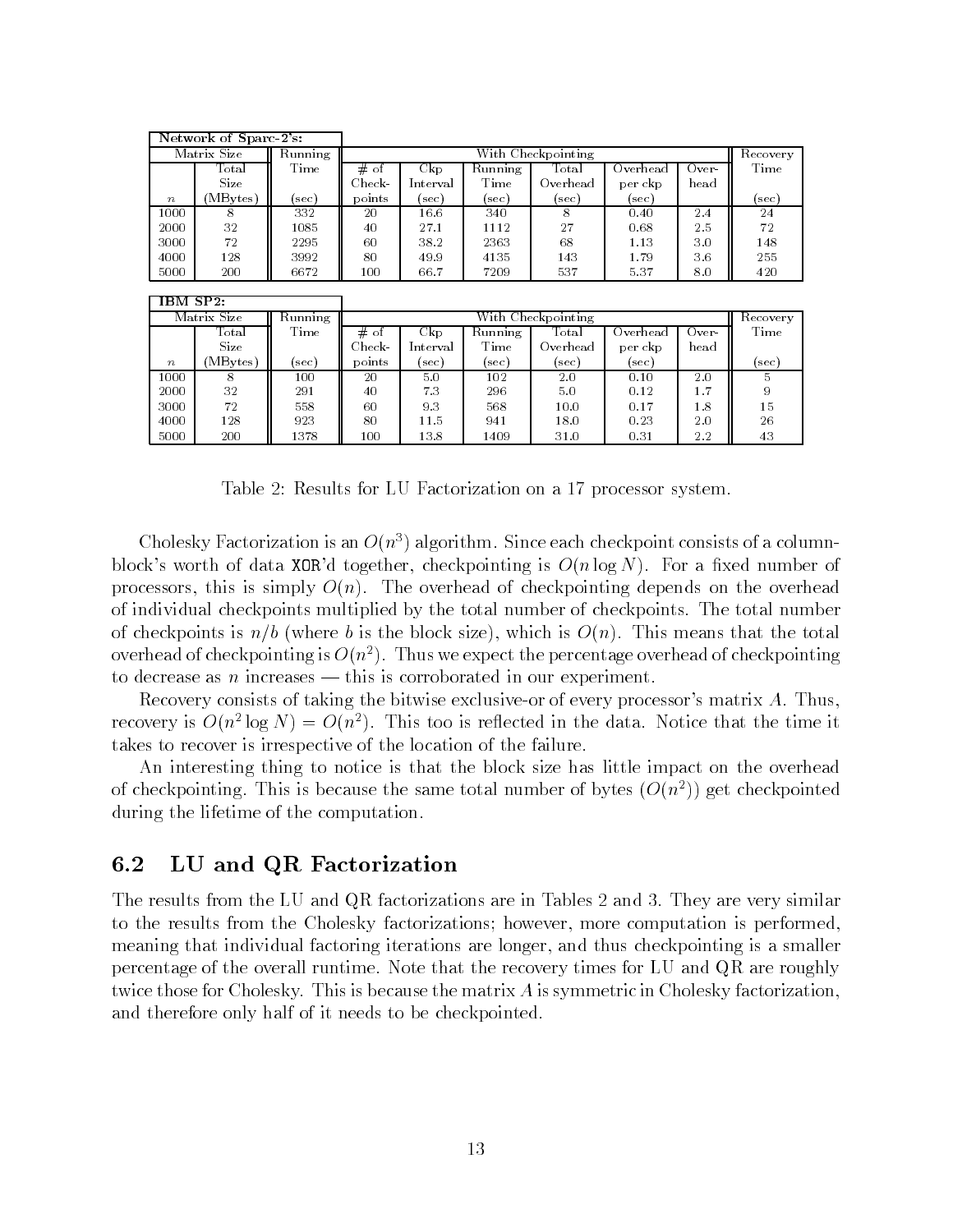|                        | Network of Sparc-2's: |         |                         |                                                   |         |                |          |         |       |  |
|------------------------|-----------------------|---------|-------------------------|---------------------------------------------------|---------|----------------|----------|---------|-------|--|
|                        | Matrix Size           | Running |                         | With Checkpointing                                |         |                |          |         |       |  |
|                        | $_{\rm Total}$        | Time    | # of                    | $Ck_{p}$                                          | Running | $_{\rm Total}$ | Overhead | $Over-$ | Time  |  |
|                        | Size                  |         | Check-                  | Interval                                          | Time    | Overhead       | per ckp  | head    |       |  |
| $\boldsymbol{n}$       | MBytes)               | sec)    | points                  | [sec]                                             | sec)    | (sec)          | (sec)    |         | (sec) |  |
| 1000                   | 8                     | 845     | 20                      | 42.2                                              | 894     | 49             | 2.45     | 5.8     | 20    |  |
| 2000                   | 32                    | 3492    | 40                      | 87.3                                              | 3566    | 74             | 1.85     | 2.1     | 64    |  |
| 3000                   | 72                    | 9479    | 60                      | 158.0                                             | 9578    | 99             | 1.65     | 1.0     | 156   |  |
| 4000                   | 128                   | 20201   | 80                      | 252.5                                             | 20357   | 156            | 1.95     | 0.8     | 259   |  |
| 5000                   | 200                   | 37278   | 100                     | 372.8                                             | 37666   | 388            | 3.88     | 1.0     | 439   |  |
|                        |                       |         |                         |                                                   |         |                |          |         |       |  |
| IBM SP2:               |                       |         |                         |                                                   |         |                |          |         |       |  |
| Running<br>Matrix Size |                       |         |                         | With Checkpointing                                |         |                |          |         |       |  |
|                        | $-$                   | $-1$    | $\cdot$ $\cdot$ $\cdot$ | -<br>___<br>$\overline{\phantom{a}}$<br>--<br>--- |         |                |          |         |       |  |

|                  | INIGULIA DILU          | ւսուութ |                 | $\cdots$ |         |                        |          |         |       |  |  |
|------------------|------------------------|---------|-----------------|----------|---------|------------------------|----------|---------|-------|--|--|
|                  | $\operatorname{Total}$ | Time    | #<br>οt         | Ckp      | Running | $\operatorname{Total}$ | Overhead | Over-   | Time  |  |  |
|                  | Size                   |         | ${\rm Check}$ - | Interval | Time    | Overhead               | per ckp  | head    |       |  |  |
| $\boldsymbol{n}$ | MBytes)                | sec l   | points          | (sec)    | 'sec )  | [sec]                  | (sec)    |         | (sec' |  |  |
| 1000             |                        | 231     | 20              | 11.6     | 241     | 10.0                   | 0.50     | 4.3     |       |  |  |
| 2000             | 32                     | 642     | 40              | 16.1     | 657     | 15.0                   | 0.38     | 2.3     |       |  |  |
| 3000             | 72                     | 1362    | 60              | 22.7     | 1386    | 24.0                   | 0.40     | $1.8\,$ | 15    |  |  |
| 4000             | 128                    | 2512    | 80              | 31.4     | 2546    | 34.0                   | 0.42     | 1.4     | 25    |  |  |
| 5000             | 200                    | 4261    | 100             | 42.6     | 4302    | 41.0                   | 0.41     | $1.0\,$ | 37    |  |  |

Table 3: Results for QR Factorization on a 17 processor system.

#### 6.3Preconditioned Conjugate Gradient

we executed two instances of PCG: one with a 26214 - 26214 - 26214 - 26214 - 26214 - 26214 - 26214 - 26214 - 26 on the network of Sparc-2's, and one with a  $1048576 \times 1048576$  matrix A for 5000 iterations on the SP2. These calculated x to within a tolerance of  $10^{-7}$  and  $10^{-10}$  respectively. The results of these instances with varying values of k is in Table 4.

As stated in Section 5.4, the saved state of the PCG program consists of two parts  $$ the unchanging part (A and b), and the part that is checkpointed every k iterations  $(x, p, r, z)$ w and ,,, the dense representation of A is a 5 - 26214 or 10444 or 1048476. Where n = 26214 or 10444 Therefore, we expect the initial checkpointing step and each subsequent checkpointing step to be roughly equal in duration. Table 4 corroborates this expectation  $-$  from columns three and six, we calculate that the initial checkpointing of A and b takes approximately 38 seconds on the Sparc-2's and 30 seconds on the SP2, and each checkpoint of x, p, r, w and  $\xi$ takes approximately 25 seconds on the Sparc-2's and 51 seconds on the SP2.

## 7 Discussion

#### 7.1The Results

The results presented in the previous section show that on current NOWs, the performance of this method for fault-tolerant computation is very good. In the matrix factorizations on the Network of Sparc-2's, the overhead of checkpointing is with only one exception under 10%. The lone case with overhead above  $10\%$  is the  $n = 1000$  instance of Cholesky factorization, whose short running time (36 seconds) would preclude the necessity for fault tolerance.

On the SP2, the fault-tolerant Cholesky factorizations exhibit high overhead (40%). This can be attributed to the fact that the fast processors and networking of the SP2 allow each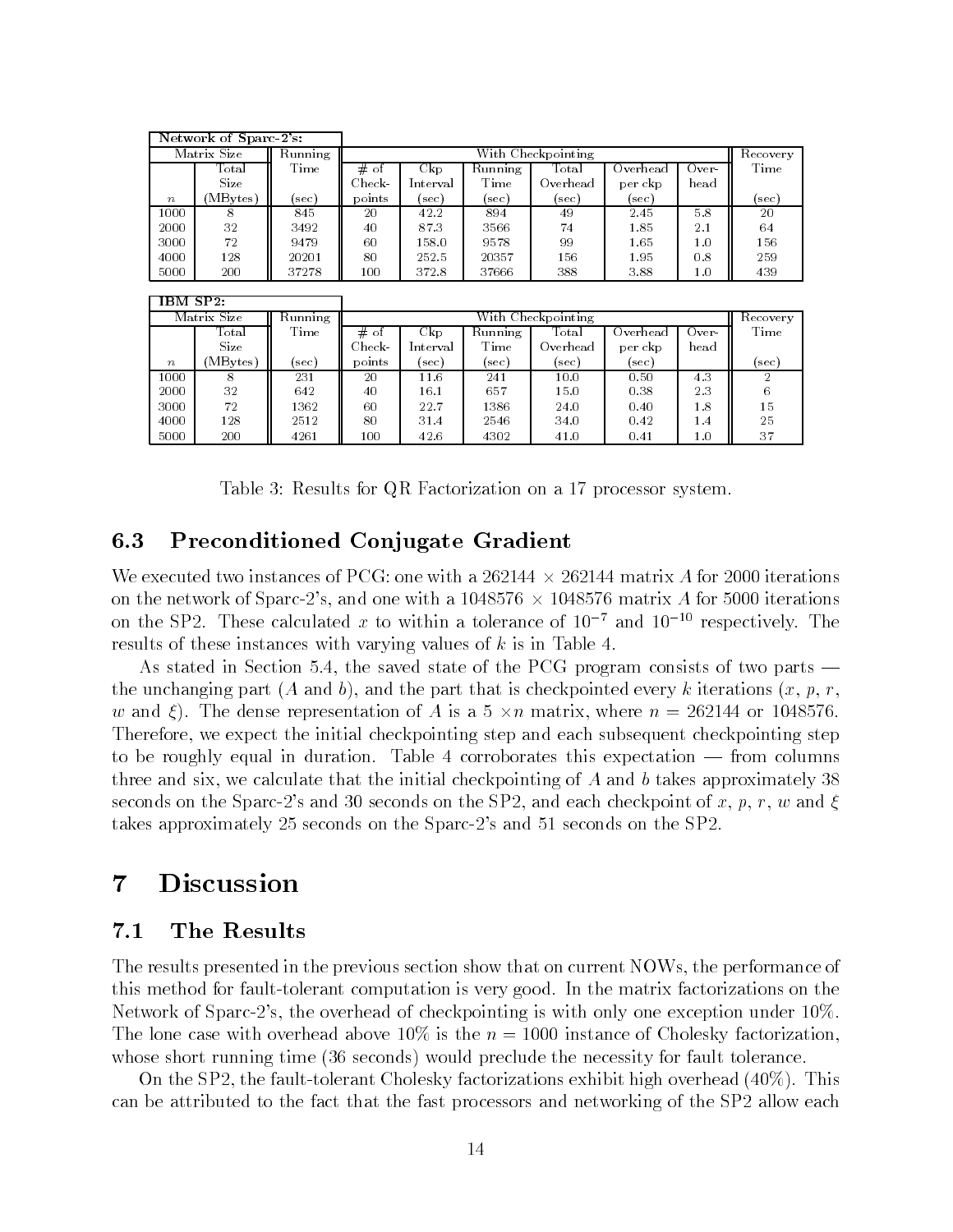| Network of Sparc-2's: |         |          |                    |          |          |          |         |       |  |  |  |
|-----------------------|---------|----------|--------------------|----------|----------|----------|---------|-------|--|--|--|
| k                     | Running |          | With Checkpointing |          |          |          |         |       |  |  |  |
|                       | Time    | $#$ of   | Ckp                | Running  | Total    | Overhead | $Over-$ | Time  |  |  |  |
|                       |         | Check-   | <b>Interval</b>    | Time     | Overhead | per ckp  | head    |       |  |  |  |
|                       | (sec)   | points   | (sec)              | (sec)    | (sec)    | (sec)    | %       | sec)  |  |  |  |
| 10                    | 2269    | 200      | 12                 | 7309     | 5040     | 25.2     | 222     | 51    |  |  |  |
| 50                    | 2269    | 40       | 58                 | 3316     | 1047     | 26.2     | 46.1    | 53    |  |  |  |
| 100                   | 2269    | 20       | 116                | 2807     | 538      | 26.9     | 23.7    | 53    |  |  |  |
| 500                   | 2269    | 4        | 581                | 2406     | 137      | 34.3     | 6.0     | 54    |  |  |  |
| 1000                  | 2269    | 2        | 1162               | 2355     | 86       | 43       | 3.8     | 55    |  |  |  |
| 2000                  | 2269    | 1        | 2323               | 2330     | 61       | 61       | 2.7     | 56    |  |  |  |
|                       |         |          |                    |          |          |          |         |       |  |  |  |
| IBM SP2:              |         |          |                    |          |          |          |         |       |  |  |  |
| k                     | Running |          |                    | Recovery |          |          |         |       |  |  |  |
|                       | Time    | $#$ of   | $C_{\rm kp}$       | Running  | Total    | Overhead | $Over-$ | Time  |  |  |  |
|                       |         | $Check-$ | Interval           | Time     | Overhead | per ckp  | head    |       |  |  |  |
|                       | (sec)   | points   | (sec)              | (sec)    | (sec)    | (sec)    | %       | (sec) |  |  |  |
| 50                    | 2362    | 100      | 24                 | 7548     | 5186     | 51.9     | 220     | 29    |  |  |  |
| 100                   | 2362    | 50       | 47                 | 4967     | 2605     | 52.1     | 110     | 29    |  |  |  |
| 500                   | 2362    | 10       | 236                | 2899     | 523      | 52.3     | 22.1    | 30    |  |  |  |
| 1000                  | 2362    | 5        | 472                | 2640     | 278      | 55.6     | 11.7    | 30    |  |  |  |
| 5000                  | 2362    | 1        | 2362               | 2447     | 85       | 85       | 3.5     | 30    |  |  |  |

Table 4: Results for PCG on on a 17 processor system.

iteration of the factorization to run very fast with respect to the taking of each checkpoint. The SP2 executes the factorizations so quickly (under two minutes for  $n = 5000$ ) that fault-tolerance is not really necessary. As n grows larger still and the running times get into the range where fault-tolerance is desirable, the overhead of checkpointing will decrease (see Section 6.1) to more reasonable values. The other factorizations on the SP2 have a greater ratio of computation to checkpointing, and therefore exhibit very nice checkpointing behavior.

In the PCG implementation, whenever k is greater than 265 on the Sparc-2's, and 1250 on the SP2, the overhead of checkpointing should be less than  $10\%$  (this value of k is obtained using the checkpoint times stated in Section 6.3). This means that checkpoints can be taken every five minutes on the network of Sparc-2's, and every ten minutes on the SP-2. Both are reasonable checkpointing intervals.

#### 7.2Extra Parity Processors

The choice of one parity processor  $P_N$  was made simply to present the concept of diskless checkpointing. If the NOW executing the computation contains  $N + m$  processors, then there is no reason why  $m-1$  of them should be idle. Instead of having all N processors checkpoint to  $P_N$ , we can partition the N processors into m groups  $G_0,\ldots G_{m-1}$ , and have  $P_{N+j}$  be responsible for checkpointing the processors in  $G_j$ , for  $0 \leq j \leq m$ . This is basically a 1-dimensional parity scheme, which can tolerate up to  $m$  simultaneous processor failures. as long as each failure occurs in a different group [GHK+89].

The extreme we have presented is  $m=1$ . At the other extreme are systems like Isis [BJ89, BM89] or Targon [BBG+89] where  $m = N$ , and every processor has a backup processor to which it sends checkpoints. As  $m$  grows, the overhead of checkpointing and recovery will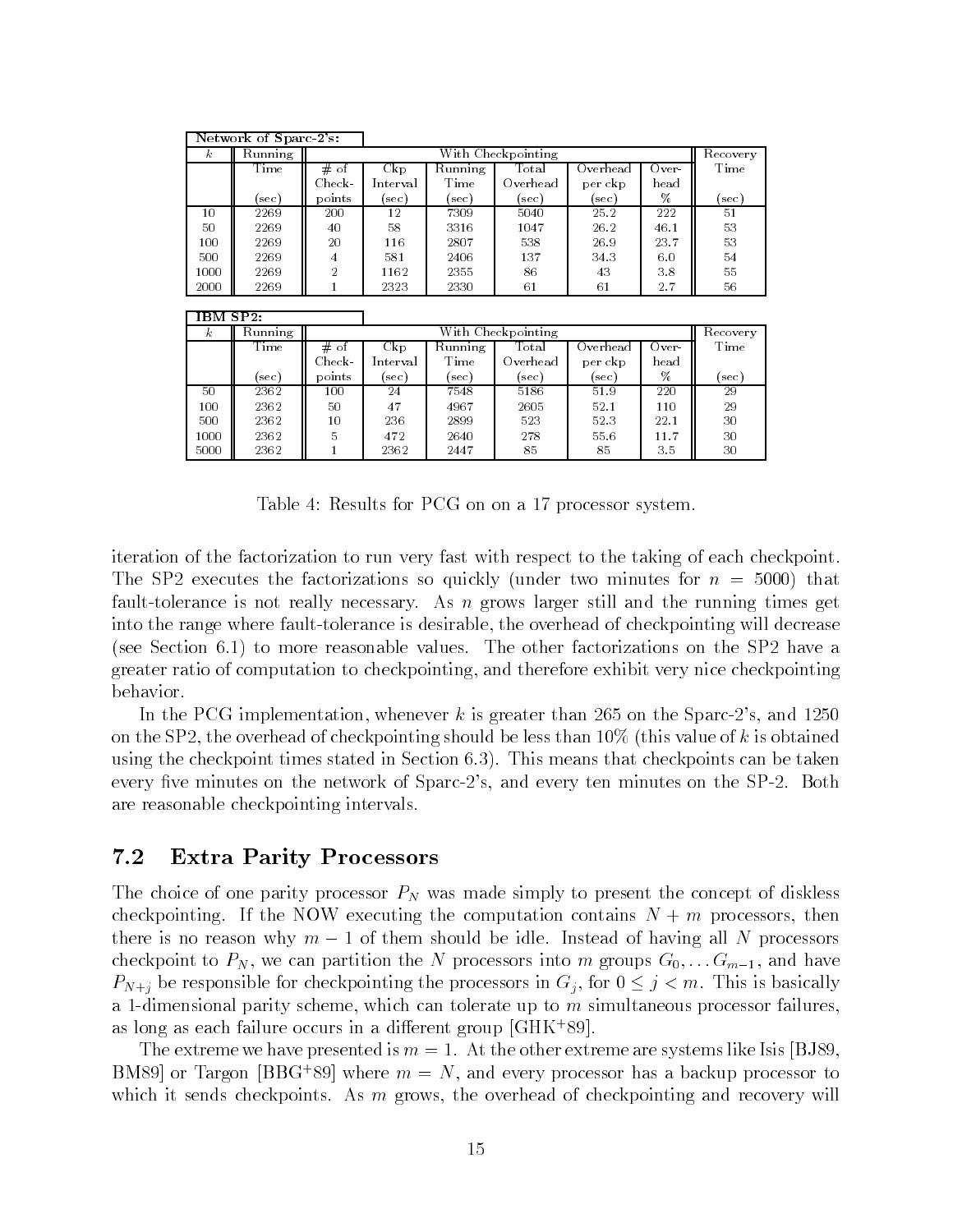decrease, since the recovery group size is smaller, which necessitates less information to be combined at each parity processor.

To reliably tolerate any combination of multiple processor failures, extra parity processors must be combined with more sophisticated error-correction techniques [BM93, BBBM94, PFL94]. This means that every processor's checkpoint must be sent to multiple parity processors. In the absence of broadcast hardware, this kind of fault-tolerance will likely impose too great an overhead.

### 8 Related Work

Checkpointing supercomputers and distributed systems has been studied and implemented by many people [BBG83, TS84, CL85, SY85, LY87, BBG+ 89, BJ89, SW89, JZ90, CJ91, LRG91, EZ92, KMBT92, WF92, LFS93, LMJ93, PK93, VJ93, WF93, XN93, CA94, EZ94, LNP94, PL94b, SVS94, Vai94. All of this work however focuses on either checkpointing to disk, or process replication. The technique of using a collection of extra processors to provide fault-tolerance with no reliance on disk comes from Plank and Li [PL94a] and is unique to this work.

There are efforts to provide programming platforms for heterogeneous computing which can adapt to changing load [Gel86, GK92, BDG+ 93, BSS94, CA94]. In all of these however, the programmer must make his or her program conform to the programming model of the platform. None are garden variety message-passing environments like PVM.

## 9 Conclusions

We have given a method for executing certain scientific computations on a changing Network of Workstations. This method enables a computation designed to execute on N processors to run on a NOW platform, where individual processors may leave and enter the NOW due to failures or load. As long as the number of processors in the NOW numbers greater than  $N$ . and as long as processors leave the NOW singly, the computation can proceed efficiently.

We have implemented this method on four scientific calculations and shown performance results on two parallel testbeds: a network of Sparc-2 workstations connected by an ethernet, and the IBM SP2. The results show that our methods exhibit low overhead while checkpointing at a relatively ne-grained intervals (in most cases less than 5 minutes).

Our future goals for this work are threefold. First, we are adding the ability for processors to join the NOW in the middle of a calculation, and participate in the fault-tolerant operation of the program. Currently, once a processor quits, the system merely completes with exactly N processors and no checkpointing. Second, we are adding the capacity for multiple parity processors as outlined in Section 7.2. This should improve both the reliability of the computation and the performance of checkpointing.

Finally, we would like to integrate this scheme with general load-balancing. In other words, if a few processors are added to or deleted from the NOW, then the system continues running using the mechanisms outlined in this paper. However, if the size of the processor pool changes by an order of magnitude, then it makes sense to recongure the system with a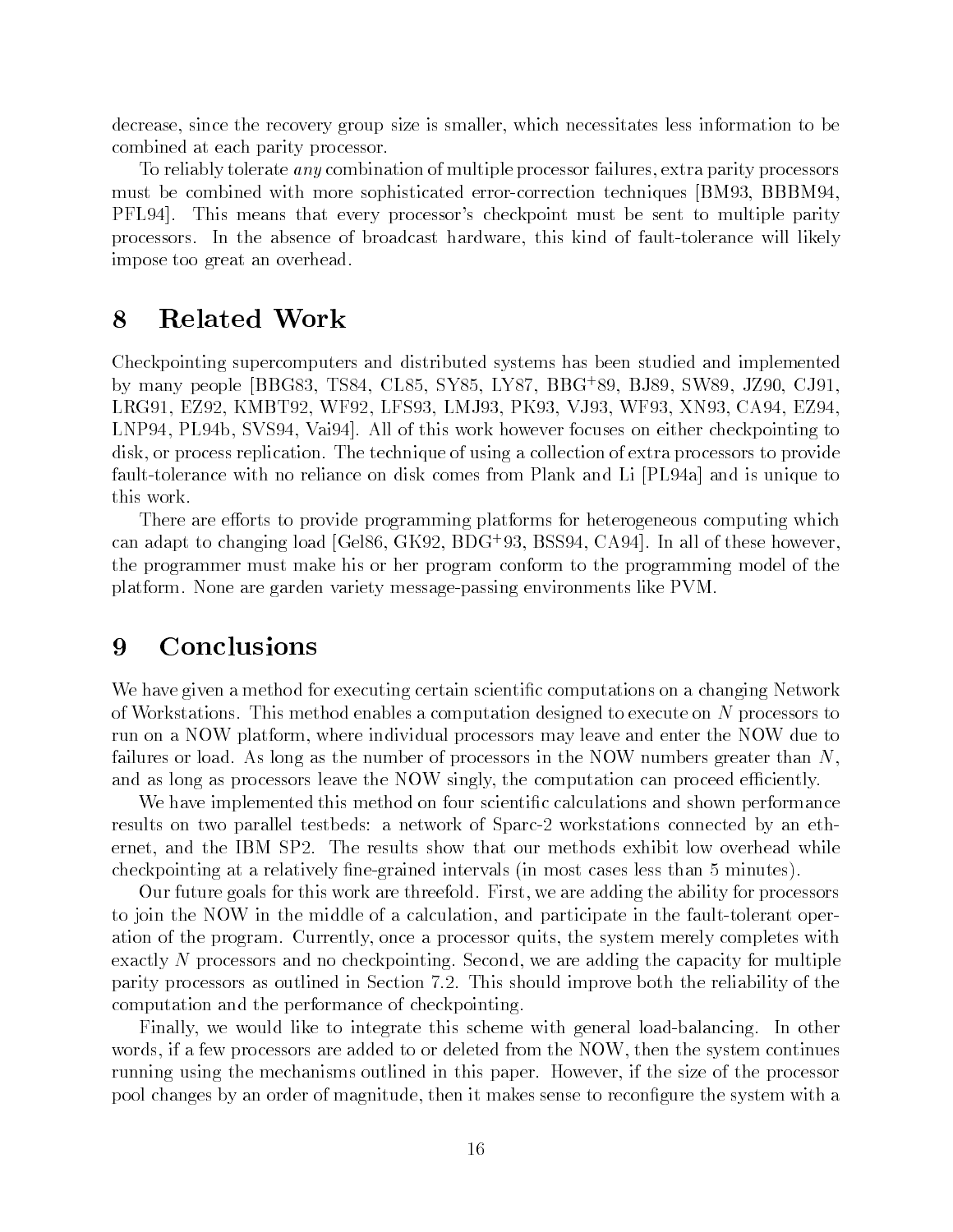different value of  $N$ . Such an integration would represent a truly adaptive, high-performance methodology for scientific computations on NOWs.

### Acknowledgements

The authors thank the following people for their helpful comments and suggestions: Richard Barrett, Micah Beck, Jaeyoung Choi, Kai Li, Bob Manchek and Clint Whaley. We also thank the system administrators in Department of Computer Science at University of Tennessee.

This research was performed in part using the SP2 operated by the Maui High Performance Computing Center. We thank Lon Walters for his help allowing us to access their machine.

James Plank is supported by National Science Foundation grant CCR-9409496. Jack Dongarra is supported by the Defense Advanced Research Projects Agency under contract DAAL03-91-C-0047, administered by the Army Research Office by the Office of Scientific Computing, U.S. Department of Energy, under Contract DE-AC05-84OR21400 by the National Science Foundation Science and Technology Center Cooperative Agreement No. CCR-8809615.

## References

- [ABB+ 92] E. Anderson, Z. Bai, C. Bischof, J. Demmel, J. Dongarra, J. Du Croz, A. Greenbaum, S. Hammarling, A. McKenney, S. Ostrouchov, and D. Sorensen. LAPACK User's Guide. SIAM, Philadelphia, PA, 1992.
- [Bar94] R. Barrett et al. Templates for the Solution of Linear Systems: Building Blocks for Iterative Methods. SIAM Press, Philadelphia, Pennsylvania, 1994.
- [BBBM94] M. Blaum, J. Brady, J. Bruck, and J. Menon. EVENODD: An optimal scheme for tolerating double disk failures in RAID architectures. In 21st Annual International Symposium on Computer Architecture, pages  $245-254$ , Chicago, IL, April 1994.
- [BBG83] A. Borg, J. Baumbach, and S. Glazer. A message system supporting fault tolerance. In ACM Symposium on Operating System Principles, pages 90–99, Atlanta, GA, October 1983.
- $[BBG+89]$ A. Borg, W. Blau, W. Graetsch, F. Herrman, and W. Oberle. Fault tolerance under UNIX.  $ACM$  Transactions on Computer Systems,  $7(1):1-24$ , Feb 1989.
- $[BDG+93]$ 93] A. L. Beguelin, J. J. Dongarra, A. Geist, R. J. Manchek, and V. S. Sunderam. Heterogeneous network computing. In Sixth SIAM Conference on Parallel Processing, 1993.
- [BJ89] K. P. Birman and T. A. Joseph. Exploiting replication in distributed systems. In S. Mullender, editor, *Distributed Systems*. ACM Press, Addison-Wesley, New York, 1989.
- $[BLA+94]$ 94] M. Blumrich, K. Li, R. Alpert, C. Dubnicki, E. Felten, and J. Sandberg. A virtual memory mapped network interface for the shrimp multicomputer. In The 21st Annual International Symposium on Computer Architecture, Apr 1994.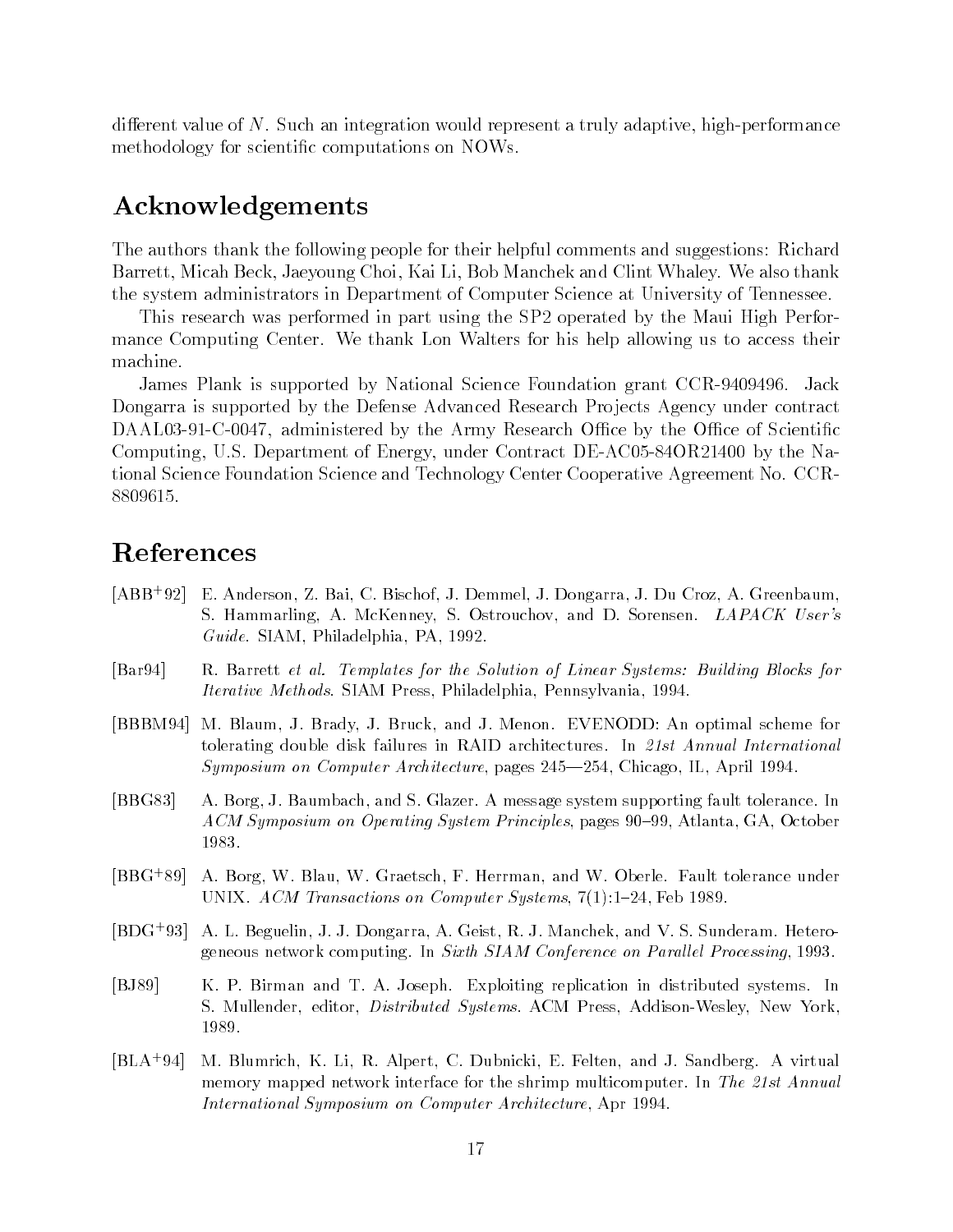- [BM89] K. P. Birman and K. Marzullo. ISIS and the meta project. Sun Technology, Summer 1989.
- [BM93] W. A. Burkhard and J. Menon. Disk array storage system reliability. In 23rd International Symposium on Fault-Tolerant Computing, pages  $432{-}441$ , Toulouse, France, June 1993.
- [BSS94] A. Beguelin, E. Seligman, and M. Starkey. Dome: Distributed ob ject migration environment. Technical Report CMU-CS-94-153, School of Computer Science, Carnegie Mellon University, May 1994.
- [CA94] D. Cummings and L. Alkala j. Checkpoint/rollback in a distributed system using coarsegrained dataflow. In 24th International Symposium on Fault-Tolerant Computing, pages 424{433, Austin, TX, June 1994.
- [CDPW92] J. Choi, J. Dongarra, R. Pozo, and D. Walker. Scalapack: A scalable linear algebra library for distributed memory concurrent computers. In Proceedings of the Fourth Symposium on the Frontiers of Massively Parallel Computation, pages  $120{-}127$ . IEEE Publishers, 1992.
- [CJ91] F. Cristian and F. Jahanain. A timestamp-based checkpointing protocol for long-lived distributed computations. In 10th Symposium on Reliable Distributed Systems, pages 12-20, October 1991.
- [CL85] K. M. Chandy and L. Lamport. Distributed snapshots: Determining global states of distributed systems. ACM Transactions on Computer Systems,  $3(1):3-75$ , February 1985.
- [DDSv91] J. J. Dongarra, I. S. Duff, D. C. Sorensen, and H. A. van der Vorst. Solving Linear Systems on Vector and Shared Memory Computers. SIAM, Philadelphia, Pennsylvania, 1991.
- [EJZ92] E. N. Elnozahy, D. B. Johnson, and W. Zwaenepoel. The performance of consistent checkpointing. In 11th Symposium on Reliable Distributed Systems, pages  $39-47$ , October 1992.
- [EZ92] E. N. Elnozahy and W. Zwaenepoel. Replicated distributed processes in Manetho. In 22nd Annual International Symposium on Fault-Tolerant Computing, 1992.
- [EZ94] E. N. Elnozahy and W. Zwaenepoel. On the use and implementation of message logging. In 24th International Symposium on Fault-Tolerant Computing, pages 298–307, Austin, TX, June 1994.
- $[GBD+94]$ A. Geist, A. Beguelin, J. Dongarra, R. Manchek, W. Jiang, and V. Sunderam. PVM  $-$ A Users' Guide and Tutorial for Networked Parallel Computing. MIT Press, Boston, 1994.
- [Gel86] D. Gelernter. Domesticating parallelism. IEEE Computer, pages 12–16, Aug 1986.
- $\left[\text{GHK}^{+89}\right]$ G. A. Gibson, L. Hellerstein, R. M. Karp, R. H. Katz, and D. A. Patterson. Failure correction techniques for large disk arrays. In Third International Conference on Architectural Support for Programming Languages and Operating Systems, pages 123–132. Boston, MA, April 1989.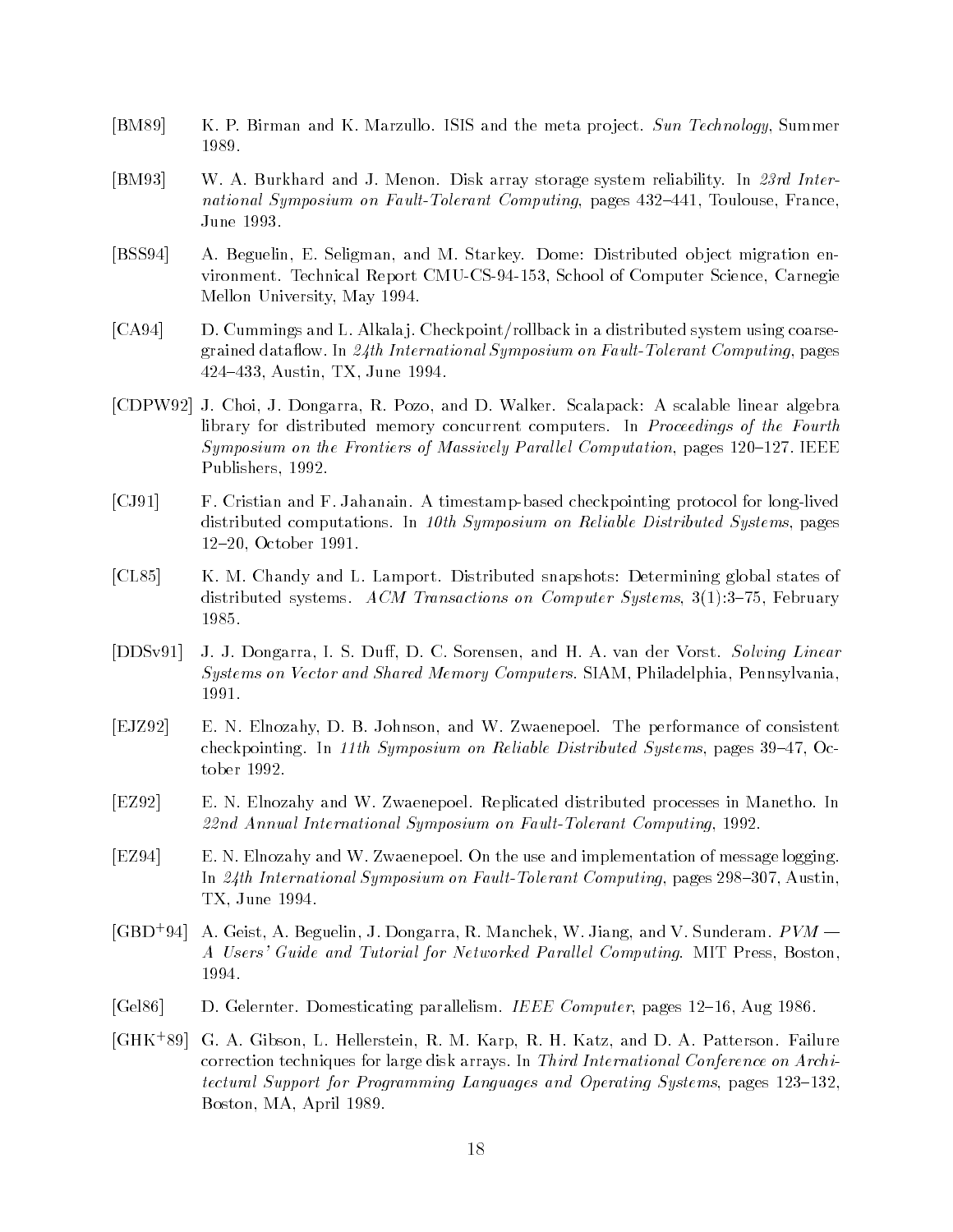- [GK92] D. Gelernter and D. Kaminsky. Supercomputing out of recycled garbage: Preliminary experience with piranha. In *International Conference on Supercomputing*, pages 417– 427, Washington, D.C., June 1992. ACM.
- [GV89] G. H. Golub and C. V. Van Loan. *Matrix Computations, 2nd ed.* The Johns Hopkins University Press, Baltimore, Mayland, 1989.
- [JZ90] D. B. Johnson and W. Zwaenepoel. Recovery in distributed systems using optimistic message logging and checkpointing. Journal of Algorithms,  $11(3):462-491$ , September 1990.
- [KMBT92] M. F. Kaashoek, R. Michiels, H. E. Bal, and A. S. Tanenbaum. Transparent faulttolerance in parallel Orca programs. In Symposium on Experiences with Distributed and Multiprocessor Systems III, pages 297-312, March 1992.
- [KT87] R. Koo and S. Toueg. Checkpointing and rollback-recovery for distributed systems. IEEE Transactions on Software Engineering,  $SE-13(1):23-31$ , January 1987.
- [LFS93] J. León, A. L. Fisher, and P. Steenkiste. Fail-safe PVM: A portable package for distributed programming with transparent recovery. Technical Report CMU-CS-93-124, Carnegie Mellon University, February 1993.
- [LMJ93] L. A. Laranjeira, M. Malek, and R. M. Jenevein. Space/time overhead analysis and experiments with techniques for fault tolerance. Dependable Computing and Fault-Tolerant Systems,  $8(3):303-318, 1993$ .
- [LNP92] K. Li, J. F. Naughton, and J. S. Plank. An efficient checkpointing method for multicomputers with wormhole routing. International Journal of Parallel Processing,  $20(3):159-$ 180, June 1992.
- [LNP94] K. Li, J. F. Naughton, and J. S. Plank. Low-latency, concurrent checkpointing for parallel programs. IEEE Transactions on Parallel and Distributed Systems, 5(8):874– 879, August 1994.
- [LRG91] A. Lowry, J. R. Russell, and A. P. Goldberg. Optimistic failure recovery for very large networks. In 10th Symposium on Reliable Distributed Systems, pages 66-75, October 1991.
- [LY87] T. H. Lai and T. H. Yang. On distributed snapshots. *Information Processing Letters*, 25:153-158, May 1987.
- [PFL94] J. S. Plank, J. Friedman, and K. Li. A failure correction technique for parallel storage devices with minimal device overhead. Technical Report CS-94-243, University of Tennessee, August 1994.
- [PK93] S. L. Peterson and P. Kearns. Rollback based on vector time. In 12th Symposium on Reliable Distributed Systems, October 1993.
- [PL94a] J. S. Plank and K. Li. Faster checkpointing with  $N + 1$  parity. In 24th International  $Symposing on \; Fault\; Tolerant \; Computing, \; pages \; 288-297, \; Austin, \; TX, \; June \; 1994.$
- $[PL94b]$  J. S. Plank and K. Li. Ickp a consistent checkpointer for multicomputers. IEEE Parallel & Distributed Technology,  $2(2):62{-}67$ , Summer 1994.